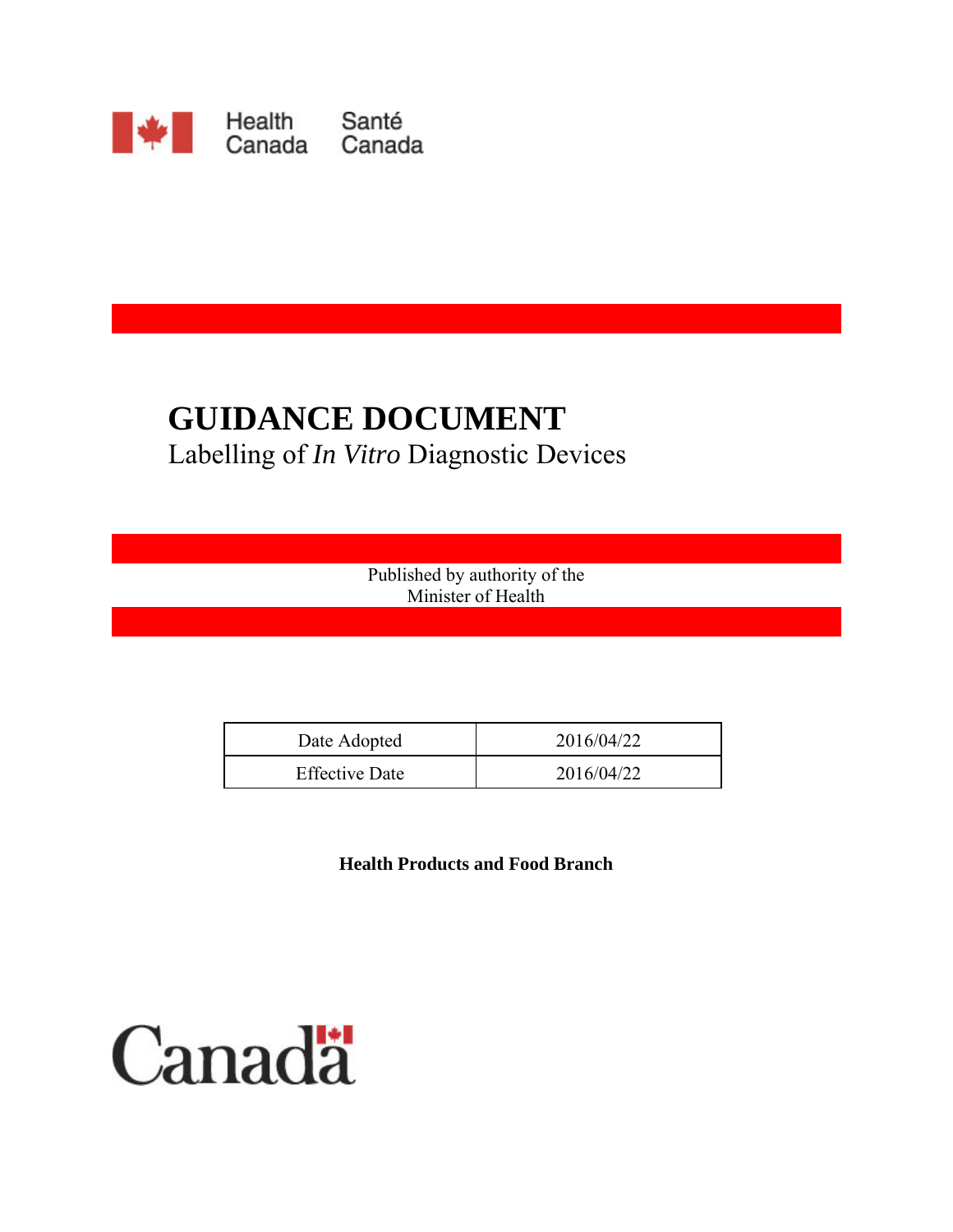| Our mission is to help the people of Canada<br>maintain and improve their health.<br>Health Canada | HPFB's Mandate is to take an integrated approach to<br>managing the health-related risks and benefits of health<br>products and food by:<br>minimizing health risk factors to Canadians while<br>maximizing the safety provided by the regulatory<br>system for health products and food; and,<br>promoting conditions that enable Canadians to make<br>$\bullet$<br>healthy choices and providing information so that they<br>can make informed decisions about their health.<br><b>Health Products and Food Branch</b> |
|----------------------------------------------------------------------------------------------------|--------------------------------------------------------------------------------------------------------------------------------------------------------------------------------------------------------------------------------------------------------------------------------------------------------------------------------------------------------------------------------------------------------------------------------------------------------------------------------------------------------------------------|
|----------------------------------------------------------------------------------------------------|--------------------------------------------------------------------------------------------------------------------------------------------------------------------------------------------------------------------------------------------------------------------------------------------------------------------------------------------------------------------------------------------------------------------------------------------------------------------------------------------------------------------------|

© Minister of Public Works and Government Services Canada 2016

*Également disponible en français sous le titre : Ligne directice : L'étiquetage des instruments diagnostiques in vitro (IDIV)*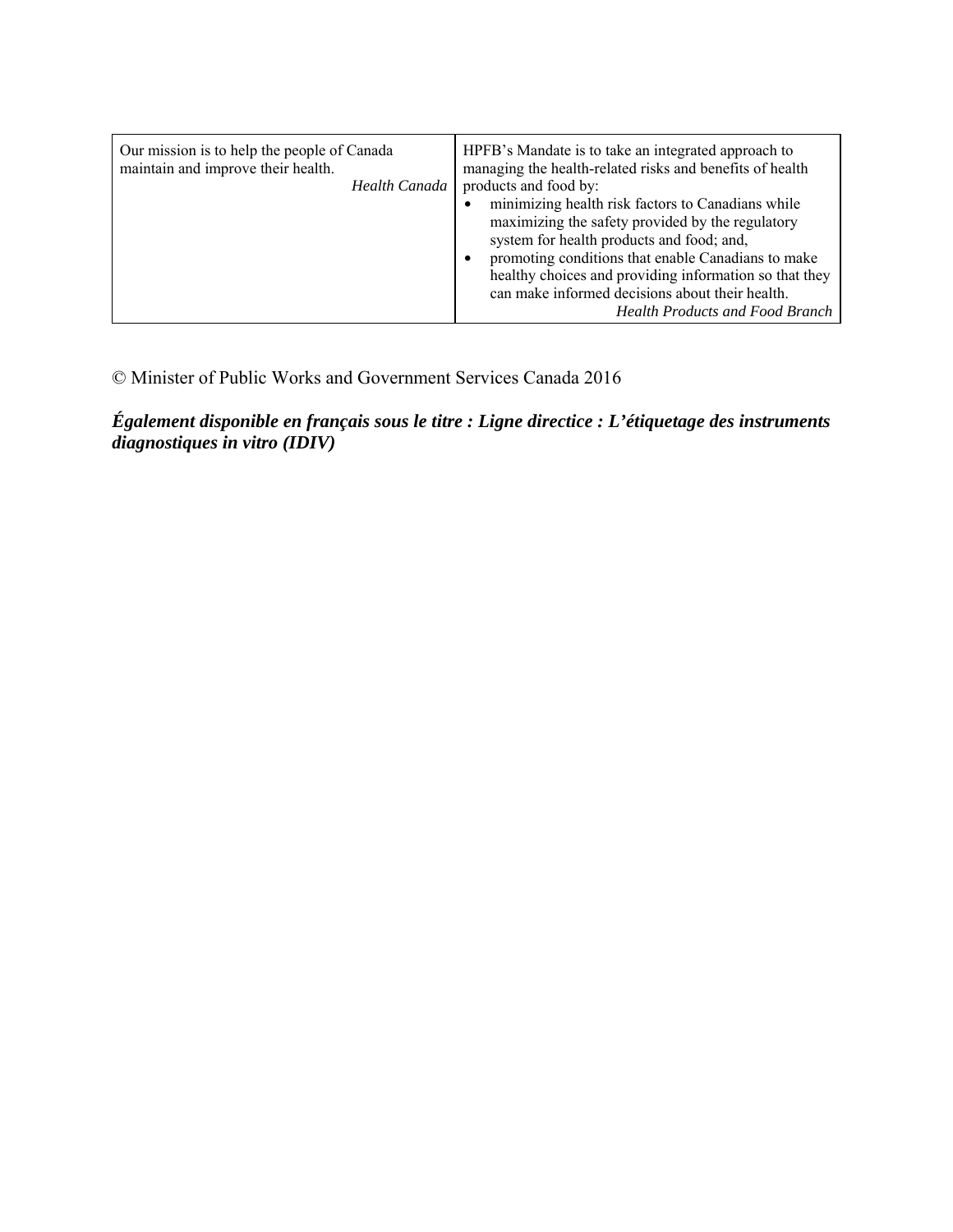# **FOREWORD**

Guidance documents are meant to provide assistance to industry and health care professionals on **how** to comply with governing statutes and regulations. Guidance documents also provide assistance to staff on how Health Canada mandates and objectives should be implemented in a manner that is fair, consistent and effective.

Guidance documents are administrative instruments not having force of law and, as such, allow for flexibility in approach. Alternate approaches to the principles and practices described in this document *may be* acceptable provided they are supported by adequate justification. Alternate approaches should be discussed in advance with the relevant program area to avoid the possible finding that applicable statutory or regulatory requirements have not been met.

As a corollary to the above, it is equally important to note that Health Canada reserves the right to request information or material, or define conditions not specifically described in this document, in order to allow the Department to adequately assess the safety, efficacy or quality of a therapeutic product. Health Canada is committed to ensuring that such requests are justifiable and that decisions are clearly documented.

This document should be read in conjunction with the accompanying notice and the relevant Sections of other applicable guidance documents.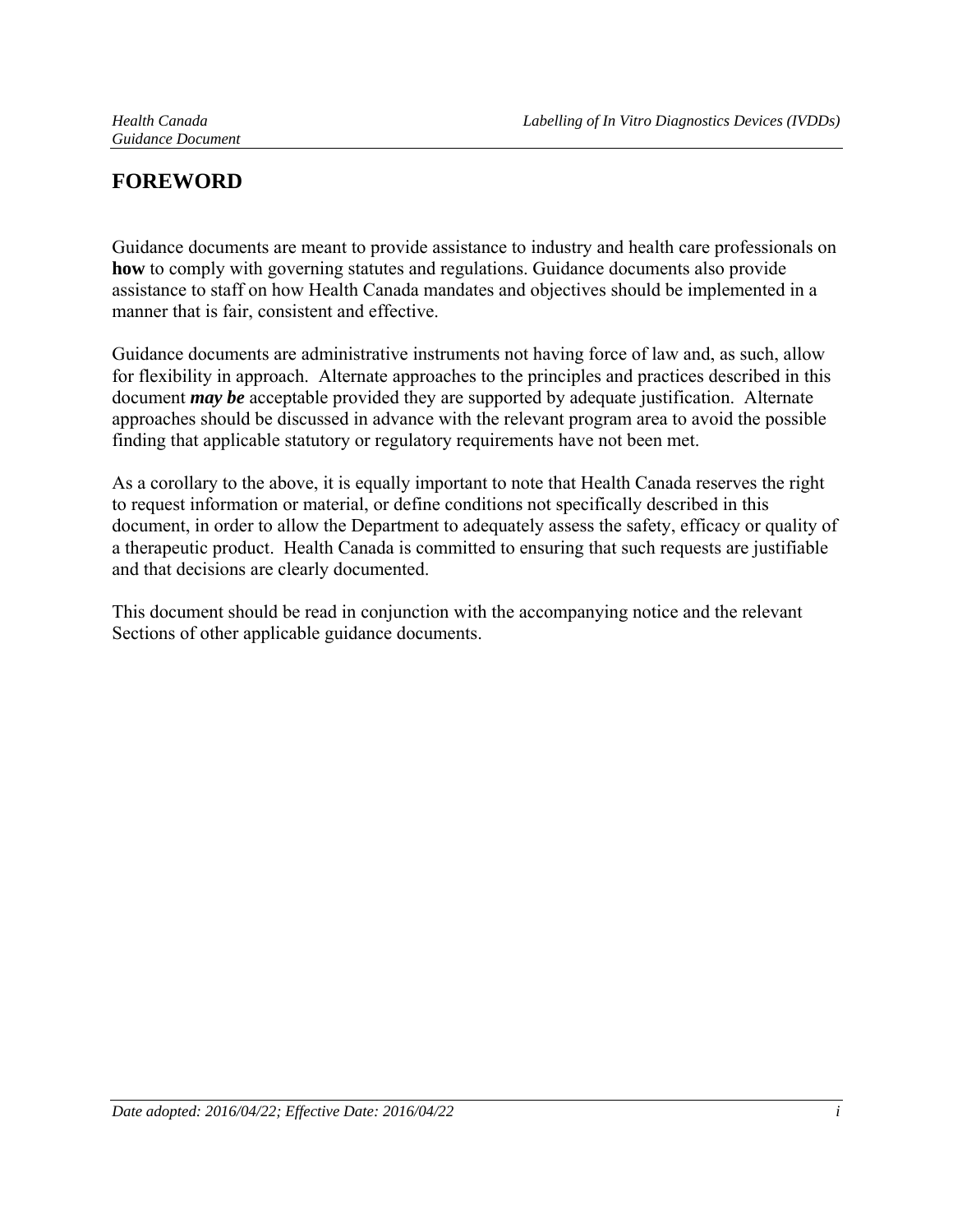| <b>Document Change Log</b> |                                                                                    |             |                                                                          |
|----------------------------|------------------------------------------------------------------------------------|-------------|--------------------------------------------------------------------------|
| <b>File name</b>           | Guidance for the<br><b>Replaces</b><br>Labelling of In Vitro<br>Diagnostic Devices |             | Draft Guidance for<br>the Labelling of In<br>Vitro Diagnostic<br>Devices |
| Date                       | 2016/04/22                                                                         | <b>Date</b> | 1998/06/16                                                               |

| <b>Change</b> | Location (Section, paragraph)                                  | <b>Nature of and/or Reason for Change</b>                                                                                        |
|---------------|----------------------------------------------------------------|----------------------------------------------------------------------------------------------------------------------------------|
|               | <b>Whole Document</b>                                          | Rewritten to add clarity; conform to Good<br>Guidance Practices; and update examples                                             |
|               | Glossary                                                       | Definitions added to provide clarity, edited to<br>match Food and Drugs Act, Medical Devices<br>Regulations, and ISO18133-1:2009 |
| 3             | Guidance for Implementation                                    | Updated and clarified text; bolded glossary<br>terms                                                                             |
| 4             | Labelling as required by Section<br>21(2)                      | Added information on e-labelling and<br>labelling smaller containers                                                             |
| 6             | Special considerations for blood<br>glucose monitoring systems | Added information on requirements for<br>labelling these devices                                                                 |
| 7             | Labelling information for IVDDs<br>as required by Section 23   | Added section to update information provide<br>clarity                                                                           |
| 8             | <b>Bibliography</b>                                            | Added references                                                                                                                 |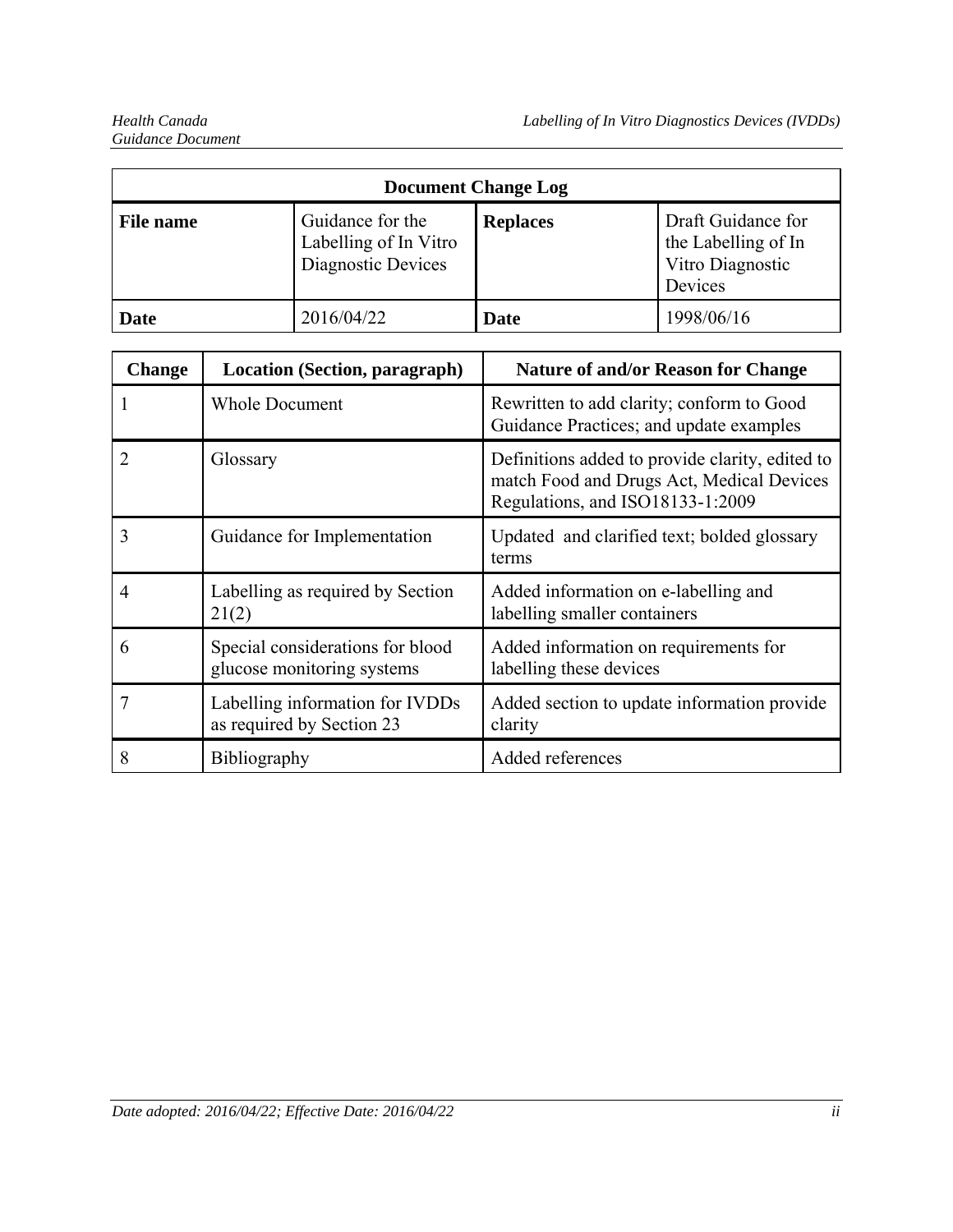### **Table of Contents**

| $\mathbf{1}$   |        |  |  |
|----------------|--------|--|--|
|                | 1.1    |  |  |
|                | 1.2    |  |  |
|                | 1.3    |  |  |
|                | 1.4    |  |  |
| $\overline{2}$ |        |  |  |
|                | 2.1    |  |  |
|                | 2.2    |  |  |
|                | 2.2.1  |  |  |
|                | 2.2.2  |  |  |
|                | 2.2.3  |  |  |
|                | 2.2.4  |  |  |
|                | 2.2.5  |  |  |
|                | 2.2.6  |  |  |
|                | 2.2.7  |  |  |
|                | 2.2.8  |  |  |
|                | 2.2.9  |  |  |
|                | 2.2.10 |  |  |
|                | 2.3    |  |  |
|                | 2.3.1  |  |  |
|                | 2.3.2  |  |  |
|                | 2.3.3  |  |  |
|                | 2.3.4  |  |  |
|                | 2.3.5  |  |  |
|                | 2.3.6  |  |  |
|                | 2.3.7  |  |  |
|                | 2.3.8  |  |  |
|                | 2.3.9  |  |  |
|                | 2.3.10 |  |  |
|                |        |  |  |
|                | 2.4.1  |  |  |
|                | 2.4.2  |  |  |
|                | 2.4.3  |  |  |
|                | 2.4.4  |  |  |
|                | 2.4.5  |  |  |
|                | 2.4.6  |  |  |
|                | 2.4.7  |  |  |
|                | 2.4.8  |  |  |
| 3              |        |  |  |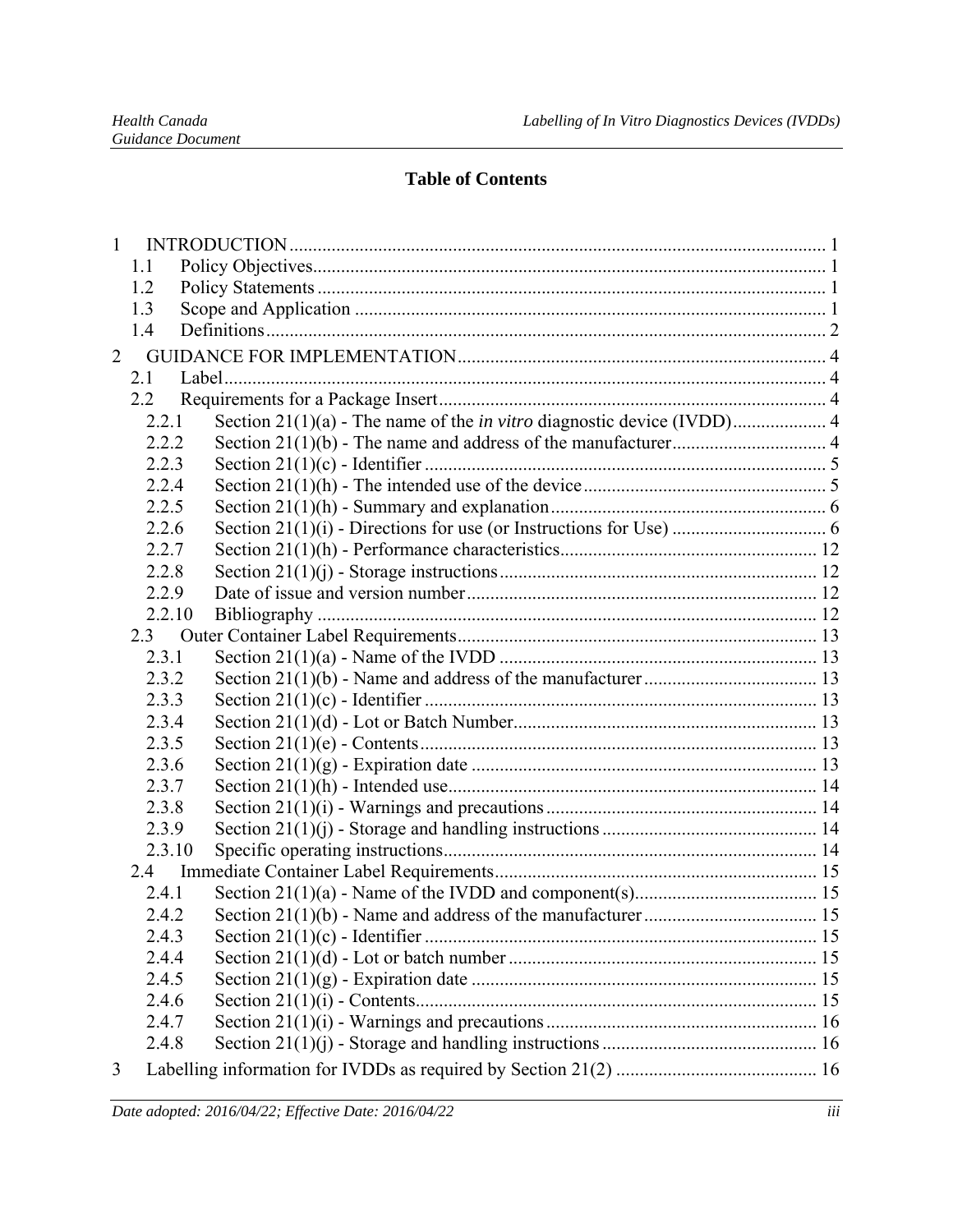| 3.1 |                                                                                    |  |
|-----|------------------------------------------------------------------------------------|--|
|     | 4 Labelling for IVDDs Containing Explosive or Corrosive Materials or Components 17 |  |
|     |                                                                                    |  |
|     |                                                                                    |  |
|     |                                                                                    |  |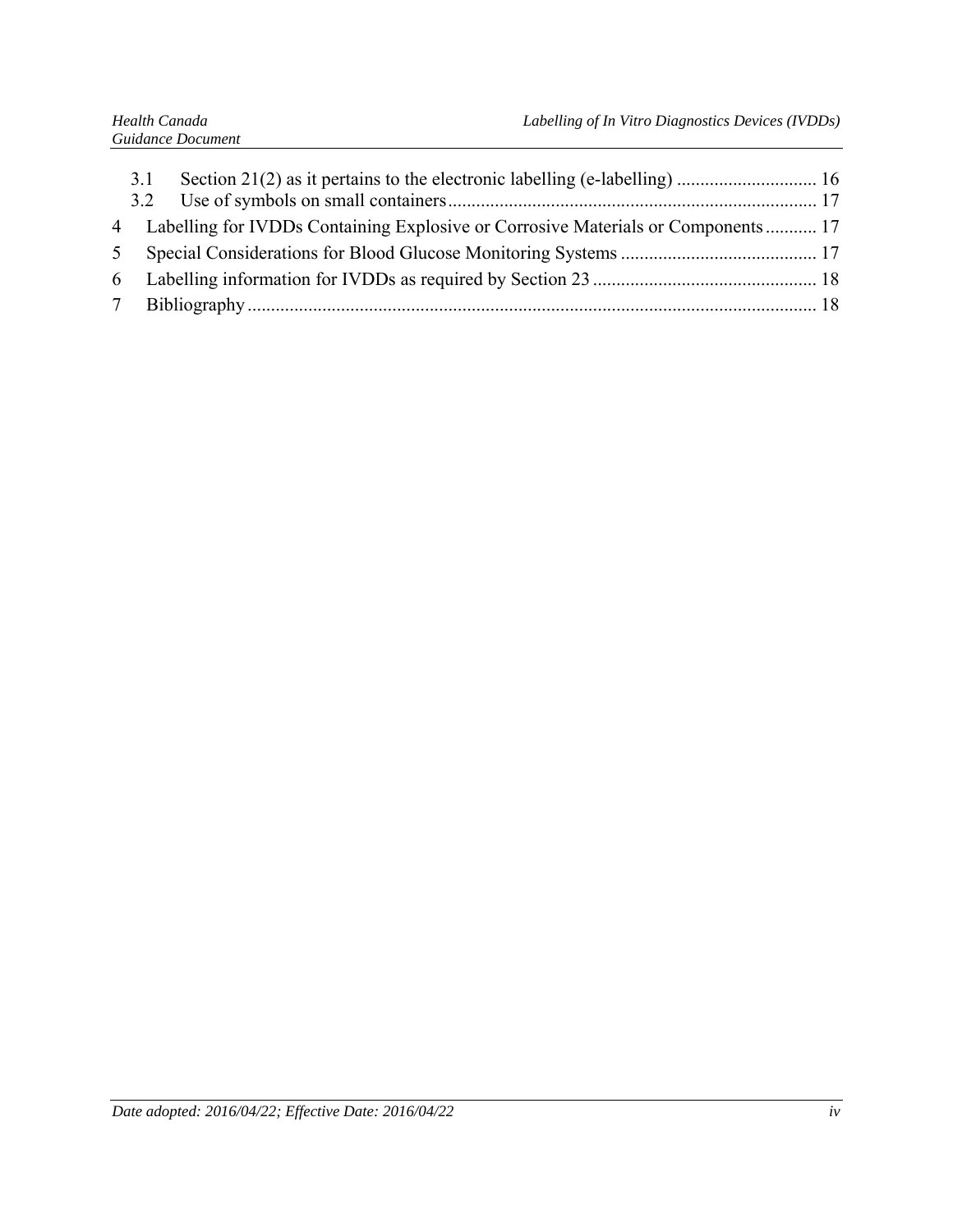### **1 INTRODUCTION**

### **1.1 Policy Objectives**

This guidance document is intended to assist manufacturers in the labelling of *in vitro* diagnostic devices (IVDDs). The labelling requirements for these devices are set out in Sections 21, 22, and 23 of the Medical Devices Regulations (Regulations).

### **1.2 Policy Statements**

Medical devices offered or imported for sale or use in Canada must meet the labelling requirements listed in Sections 21 - 23 of the Regulations. This guidance is to be used in the preparation of labelling material for IVDDs.

### **1.3 Scope and Application**

This guidance document applies only to the labelling of products deemed to be IVDDs under the Regulations. This may apply to IVDDs intended for research use if they are also labelled or otherwise represented by manufacturers for a specific diagnostic, investigational or therapeutic application. The guidance document "Guidance for the Classification Rules for *In Vitro* Diagnostic Devices GD007/RevDR-MDB" (http://www.hc-sc.gc.ca/dhp-mps/md-im/applicdemande/guide-ld/labl\_etiq\_dv10-eng.php) provides additional information on these topics.

Additional information regarding the labelling requirements for other medical devices can be found in the guidance document "Guidance for the Labelling of Medical Devices, not including *in vitro* diagnostic devices - Appendices for the Labelling of Soft Contact Lenses, Decorative Contact Lenses, and Menstrual Tampons".

Although this guidance document does not specifically address the labelling for IVDDs intended for near-patient use (with the exception of blood glucose monitoring systems) the information for these products, required by Sections 21 to 23 of the Regulations, should be expressed and presented with the intended user of the device in mind. Directions for use should be clearly written in a step-by-step format and include illustrations and drawings where appropriate. The user should have a clear understanding of the action to be taken in the case of a particular result and on the possibility of a false positive or false negative result. The Medical Devices Bureau reserves the right to ask for more labelling information than is indicated in this guideline if it is felt that such labelling will impact on the safe and effective use of this device.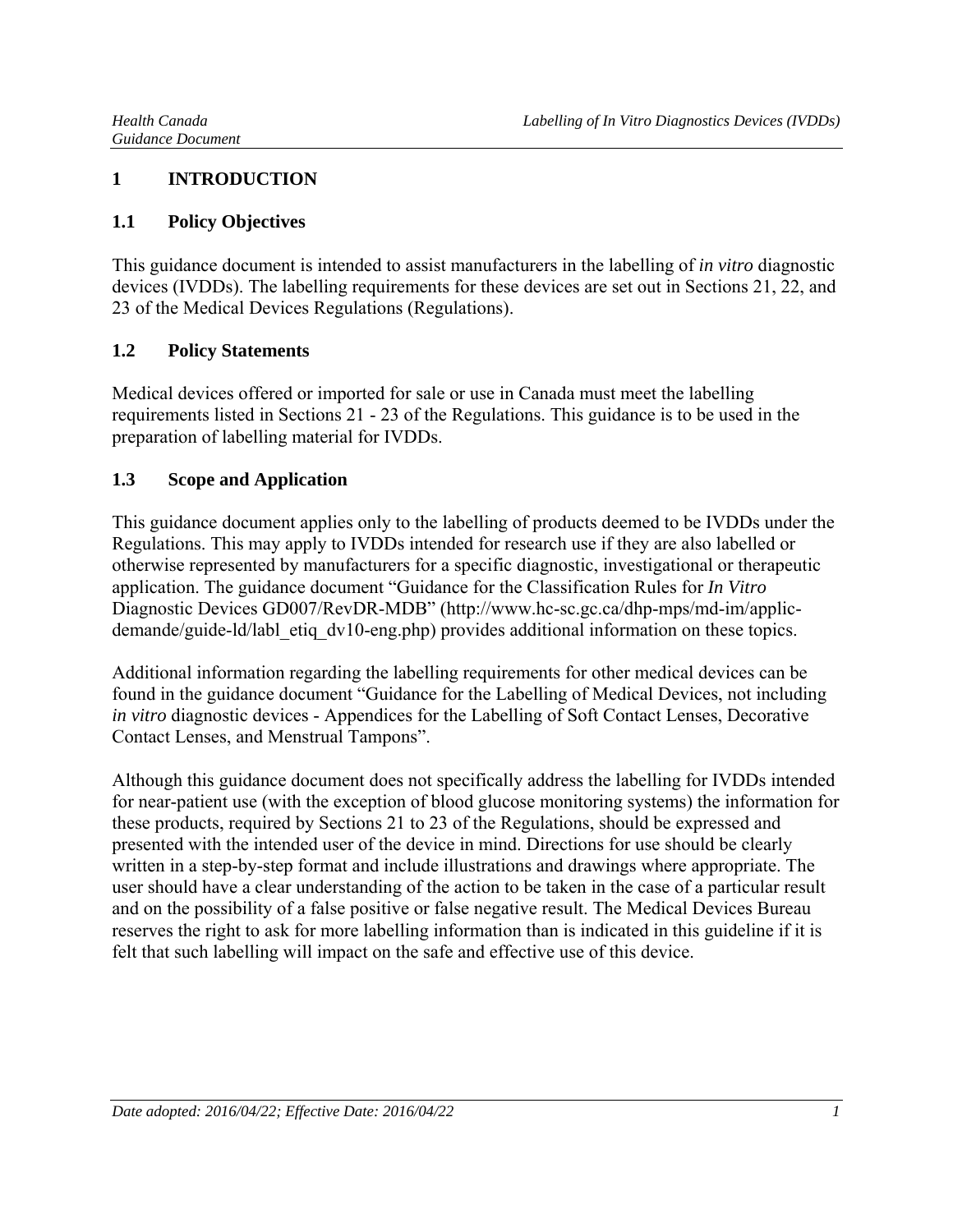#### **1.4 Definitions**

The following definitions were created to guide and explain technical terms specific to this guidance document:

**Adverse Effect:** an undesirable effect, usually seen in clinical studies, and has associated frequency data. (*Effet nocif*)

**Cautions and Precautions:** pieces of information which alert the user to exercise special care necessary for the safe and effective use of the device. (*Avertissements et précautions*)

**Contraindications:** describe situations where the device should not be used because the risk of use clearly outweighs any foreseeable benefits. (*Contre-indications*)

**Control number:** a unique combination of letters or symbols that is assigned to a medical device by the **manufacturer** and from which a complete history of the manufacture, control, packaging and distribution of a unit, lot or batch of the device can be determined. This includes **lot number**. (*Numéro de contrôle*) (*Medical Devices Regulations*)

**Directions for Use:** full information as to the procedures recommended for achieving the optimum performance of the device and includes **cautions**, **warnings**, **contraindications** and possible **adverse effects**. (*mode d'emploi*) (*Medical Devices Regulations*)

**Indications for Use:** a general description of the disease(s) or condition(s) the device will diagnose, treat, prevent or mitigate, including where applicable a description of the patient population for which the device is intended. The indications include all the labelled uses of the device, for example the condition(s) or disease(s) to be prevented, mitigated, treated or diagnosed, part of the body or type of tissue applied to or interacted with, frequency of use, physiological purpose and patient population. The indications for use are generally labelled as such, but may also be inferred from other parts of the labelling, including the **Directions for Use**, **Precautions**, **Warnings** and bibliography sections. (*Indications d'emploi*).

**Intended use:** objective intent of an *in vitro* diagnostic device (IVD) **manufacturer** regarding the use of a product, process or service as reflected in the specifications, instructions and information supplied by the IVD **manufacturer**. (*ISO 18113-1:2009*)

**Identifier:** means a unique series of letters or numbers or any combination of these or a bar code that is assigned to a medical device by the manufacturer and that identifies it and distinguishes it from similar devices. (*Identificateur*) (*Medical Devices Regulations*)

*In vitro* **Diagnostic Device (IVDD):** a medical device or a product subject to Section 3.1 of the Medical Devices Regulations that is intended to be used *in vitro* for the examination of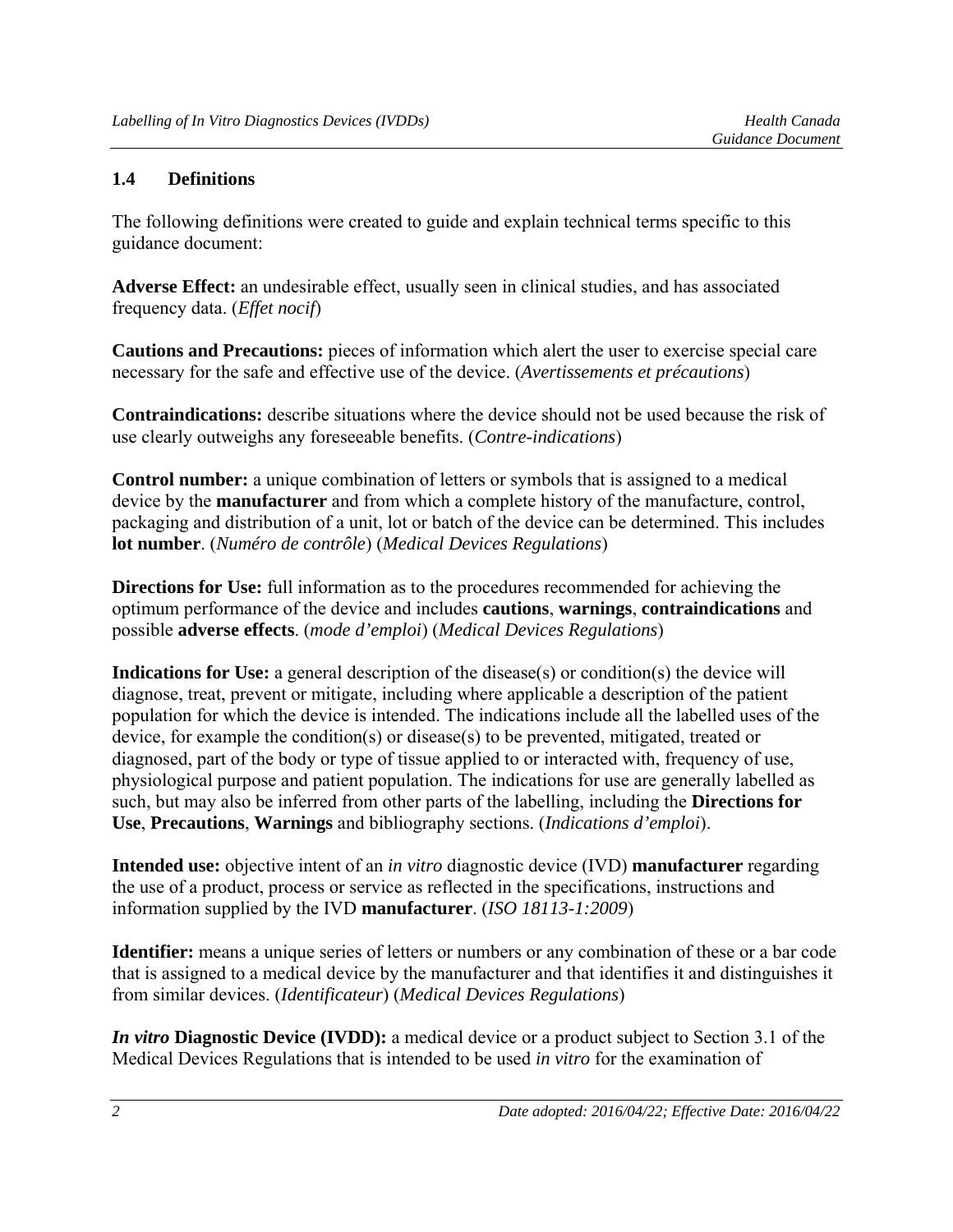specimens derived from the human body. (*Instrument diagnostique in vitro ou IDIV*) (*Medical Devices Regulations*)

**Immediate Container:** packaging that protects the contents from contamination and other effect of the external environment. *(Contenant immédiat )* (*ISO 18113-1:2009*)

**Name of The Device:** in respect of a medical device, includes any information necessary for the user to identify the device and to distinguish it from similar devices. (*Nom de l'instrument*) (*Medical Devices Regulations*)

**Near patient** *in vitro* **diagnostic Device (near patient IVDD):** means an in vitro diagnostic device that is intended for use outside a laboratory, for testing at home or at the point of care, such as a pharmacy, a health care professional's office or the bedside. (*Instrument diagnostique clinique in vitro*) (*Medical Devices Regulations*)

**Label:** any legend, word or mark attached to, included in, belonging to or accompanying any food, drug, cosmetic, device or package. (*Étiquette*) (*Food and Drugs Act)* 

**Manufacturer:** a person who sells a medical device under their name, or under a trade mark, design, trade name or other name or mark owned or controlled by the person, and who is responsible for designing, manufacturing, assembling, processing, labelling, packaging, refurbishing or modifying the device, or for assigning to it a purpose, whether those tasks are performed by that person or on their behalf. (*Fabricant*) (*Medical Devices Regulations*)

**Outer Container:** sales packaging material used in the packaging of the immediate container or containers of an IVDD which can consist of a single component, a kit or an assembly of different or identical components. *(Contenant extérieur)* (*ISO 18113-1:2009*)

**Package:** includes anything in which any food, drug, cosmetic or device is wholly or partly contained, placed or packed. *(Emballage) (Food and Drugs Act*)

**Sell:** includes offer for sale, expose for sale, have in possession for sale and distribute, whether or not the distribution is made for consideration. (*Vente*) (*Food and Drugs Act*)

**Test Kit:** an IVDD that consists of reagents or articles or any combination of these, and that is intended to be used to conduct a specific test. (*Trousse d'essai*) (*Medical Devices Regulations*)

**Warning:** describes serious adverse reactions and potential safety hazards that can occur in the proper use, or misuse, of a device, along with the consequent limitations in use and mitigating steps to take if they occur. (*Mise en garde*)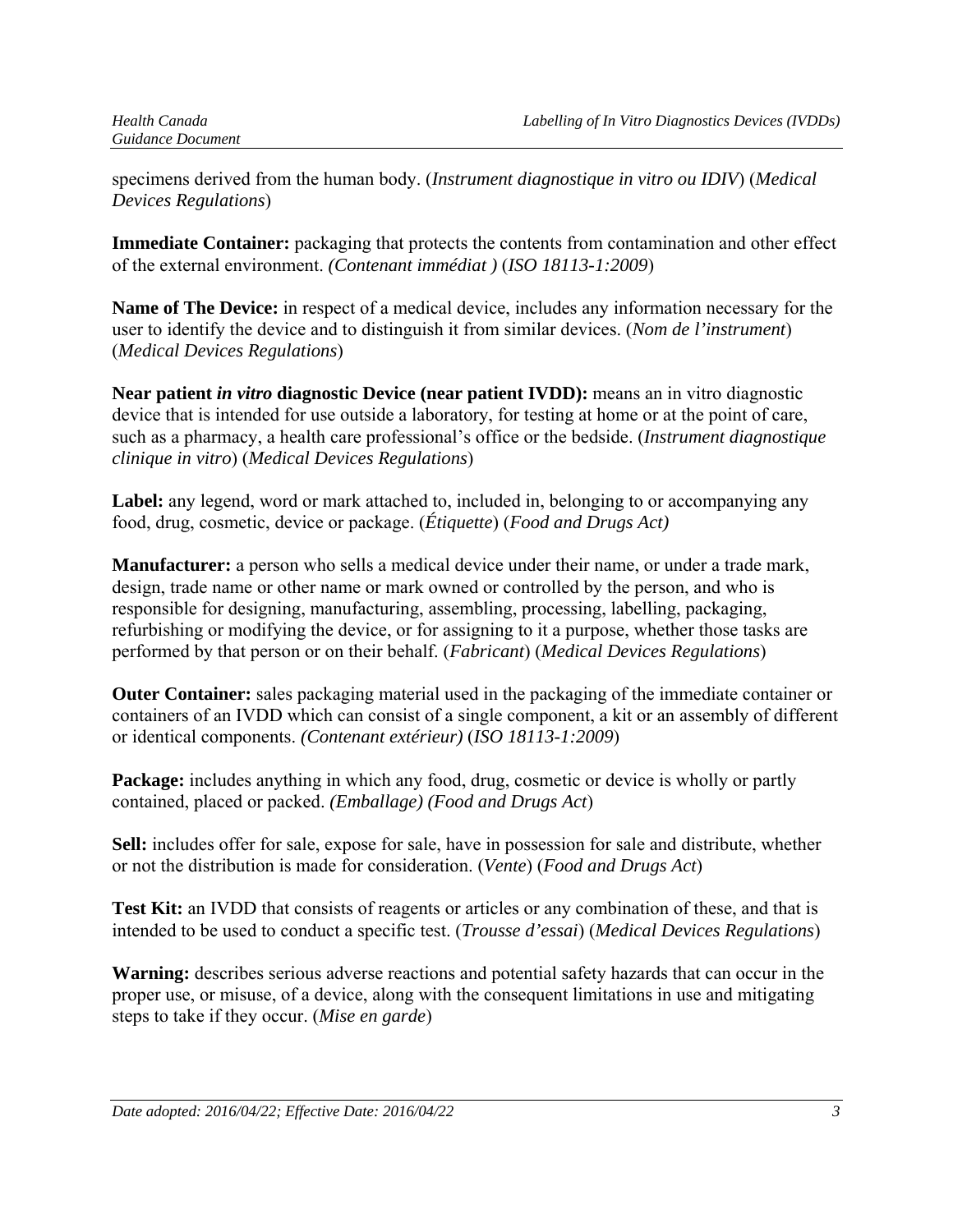#### **2 GUIDANCE FOR IMPLEMENTATION**

#### **2.1 Label**

All IVDDs must have a **label** which provides the information specified in sections 21(1)(a) to (j) of the Regulations. The definition of **label** as defined in the *Food and Drugs Act* allows flexibility in that the information need not be affixed to the device but may be provided with the device; for IVDDs this includes, but is not limited to the **outer container label**, the **immediate container** (reagent/component) **label**, the **package** insert, brochures, leaflets, user manuals and operator manuals.

#### **2.2 Requirements for a Package Insert**

**Package** inserts are essential for most IVDDs. The requirements for a **package** insert indicated in this section of the guidance document apply to the majority of devices for all classes of IVDDs. It is recognized that the extent of the information required in the **package** insert may depend upon the complexity and safety considerations of the test.

The information required for a **package** insert may be presented in a different format than the examples in 2.2.1 to 3.1.11 of this guidance document.

#### **2.2.1 Section 21(1)(a) - The name of the** *in vitro* **diagnostic device (IVDD)**

Each device including a system, medical device group, medical device family, or medical device group family must have a name. The device license is issued for (a) the device name on the **label** which may describe one device, (b) an administrative grouping of devices sold for convenience under a single name or (c) a grouping of devices that carry the same generic name specifying the **intended use** of the devices. The name of the IVDD on the **package** insert should enable the user to identify the device and distinguish it from other similar devices.

#### **2.2.2 Section 21(1)(b) - The name and address of the manufacturer**

The name and address of the **manufacturer** is required on the **package** insert. The name and address of the importer or distributer may also appear on the **package** insert. If more than one name appears on the **package** insert, the relationship of each name to the device must be made clear, such as in the case of private labelling agreements between the **manufacturer** and the distributor or importer. The device licence is issued to the **manufacturer** named on the **package** insert.

The name and address should be in sufficient detail to serve as a postal address.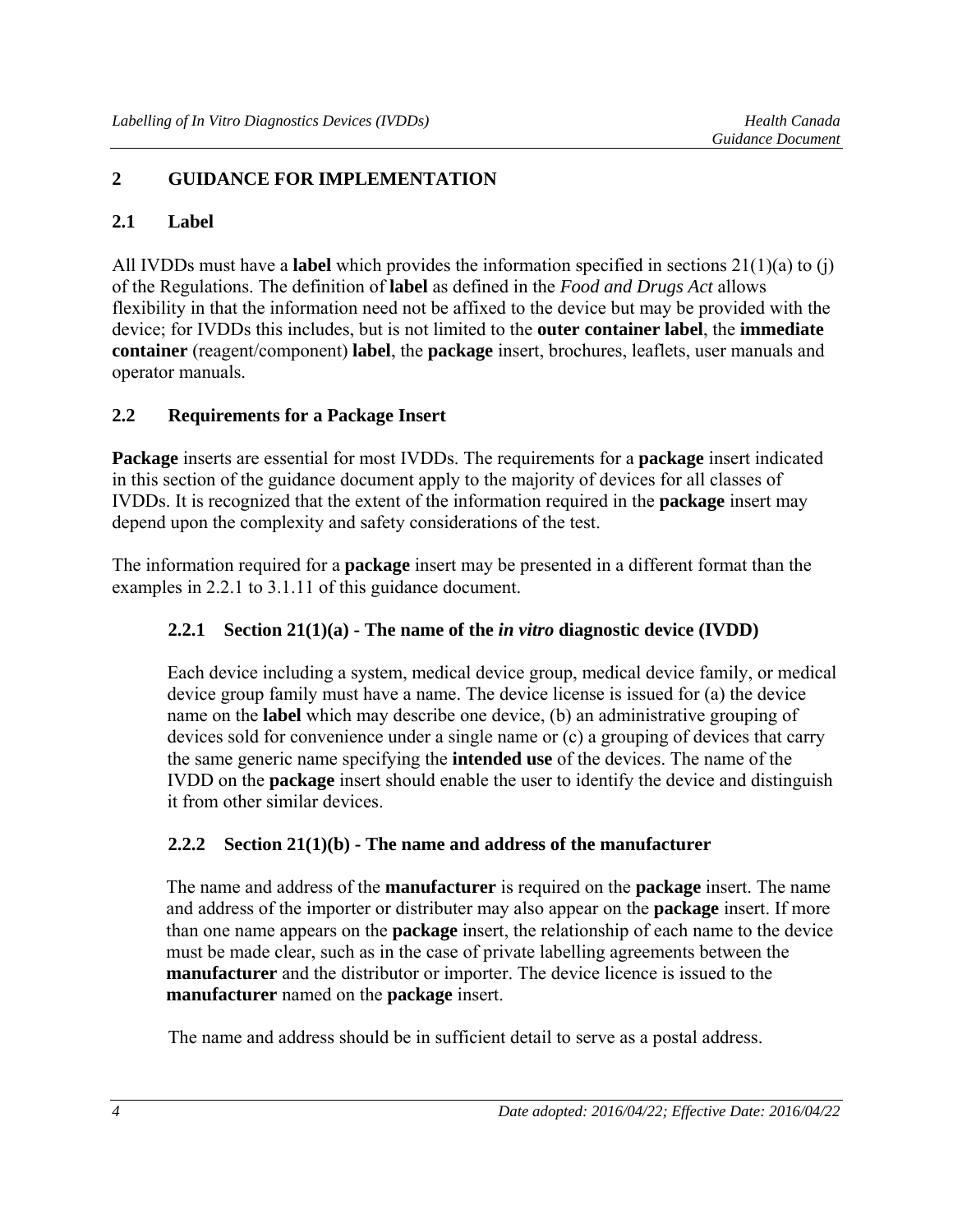### **2.2.3 Section 21(1)(c) - Identifier**

The **identifier** is a unique number assigned to the device by the **manufacturer**, which along with the name of the device will permit a device to be distinguished from all other devices. It may be a catalogue number, model number, or a barcode and will permit, in combination with the name, a certain level of control and traceability in the market place.

### **2.2.4 Section 21(1)(h) - The intended use of the device**

The **package** insert should clearly indicate the **intended use**(s) and **indications** of the IVDD. The following information should be included:

- Nature of the **intended use** (for example [e.g.], screening, monitoring, diagnostic, etc.).
- Class IV IVDDs not intended for donor screening must indicate "**Not for donor screening**" on the device container **label** and **package** insert.
- Technology of the IVDD (e.g., ELISA, chromatographic).
- Type of test: qualitative or quantitative.
- The specific disorder, condition, or risk factor of interest for which the test is intended, (that is [i.e.] the analyte to be measured).
- Description of the patient population the IVDD is to be used in.
- Indicate if the device is for use in clinical laboratories, alternative care sites, point of care sites, or home use.

Note: The limitations section of the **package** insert should include any specific training required for test performance or use.

- Type of specimen(s) required (e.g., serum, plasma, etc.).
- Indicate if the IVDD must be used in combination with or installed with or connected to other medical devices or equipment.
- Specific **contraindications** for use, for example "Use of this device is contraindicated in recent influenza vaccine recipients...", when considerable cross-reactivity can be expected in recent influenza vaccine recipients.
- If the IVDD is for use only on a single patient, this should be indicated.

An example of an **intended use** statement is the following:

[Assay Name] version 1.0 is a qualitative in vitro test for the direct detection of Human Immunodeficiency Virus Type 1 (HIV-1) RNA in human plasma in conjunction with licensed tests for detecting anti bodies to HIV-1. This product is intended for use as a donor screening test to detect HIV-1 RNA in plasma specimens from individual human donors, including donors of whole blood and blood components, source plasma and other living donors. It is also intended for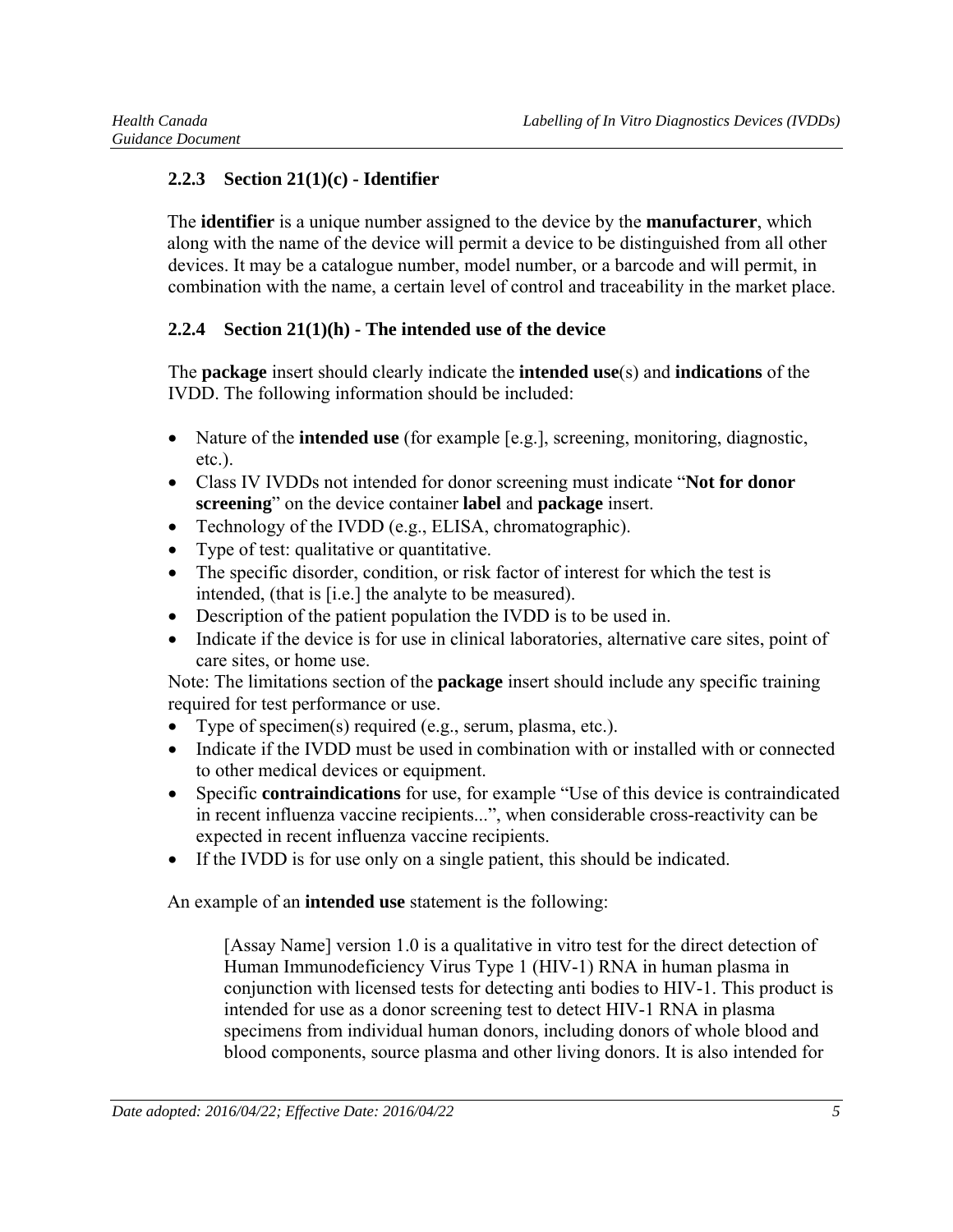use to screen organ donors when specimens are obtained while the donor's heart is still beating and to detect HIV-1 RNA in blood specimens from cadaveric (nonheart-beating) organ and tissue donors.

This test is not intended for use on samples of cord blood or as an aid in diagnosis. Plasma from all donors may be screened as individual specimens. Plasma may be tested in pools comprised of equal aliquots of not more than 16 individual donations for donations of whole blood and blood components, hematopoietic stem/progenitor cells (HPCs) sourced from bone marrow, peripheral blood or cord blood, and donor lymphocytes for infusion (DLI). For donations of Source Plasma, plasma may be tested in pools comprised of equal aliquots of not more than 96 individual donations.

#### **2.2.5 Section 21(1)(h) - Summary and explanation**

The **package** insert should indicate a brief summary and explanation of the test and how it works, including the clinical benefits and limitations of the test with respect to the **intended use**. It must also describe the technique(s) and reactions (biological, chemical, microbiological, immunochemical, etc.) used, citing literature references where appropriate.

The summary should include, where appropriate, descriptions of the types of antibodies and antigens used in the test (e.g., synthetic peptide, monoclonal, recombinant, etc.), and purification methods.

#### **2.2.6 Section 21(1)(i) - Directions for use (or Instructions for Use)**

Refer to the definitions section of this guidance for **directions for use**. This is the information supplied to the lay person and/or the health care professional enabling them to use the device without causing unnecessary harm to themselves or another person and to achieve the desired result. The **directions for use** should be written at a level commensurate with the training of the expected user(s). **Directions for use** must be provided in the **package** insert unless they are not required for the device to be used safely and effectively. Most IVDDs will require **directions for use**.

The required information may be presented in the **package** insert in a format different from that indicated in Sections 2.2.4.1 - 2.2.4.9 of this guidance document.

For example, **warnings and precautions** may be indicated under a separate heading than the **directions for use**. Components of a **test kit** or system may be indicated in a table format along with instructions for preparation and use, storage conditions, stability information, **warnings and precautions**, etc.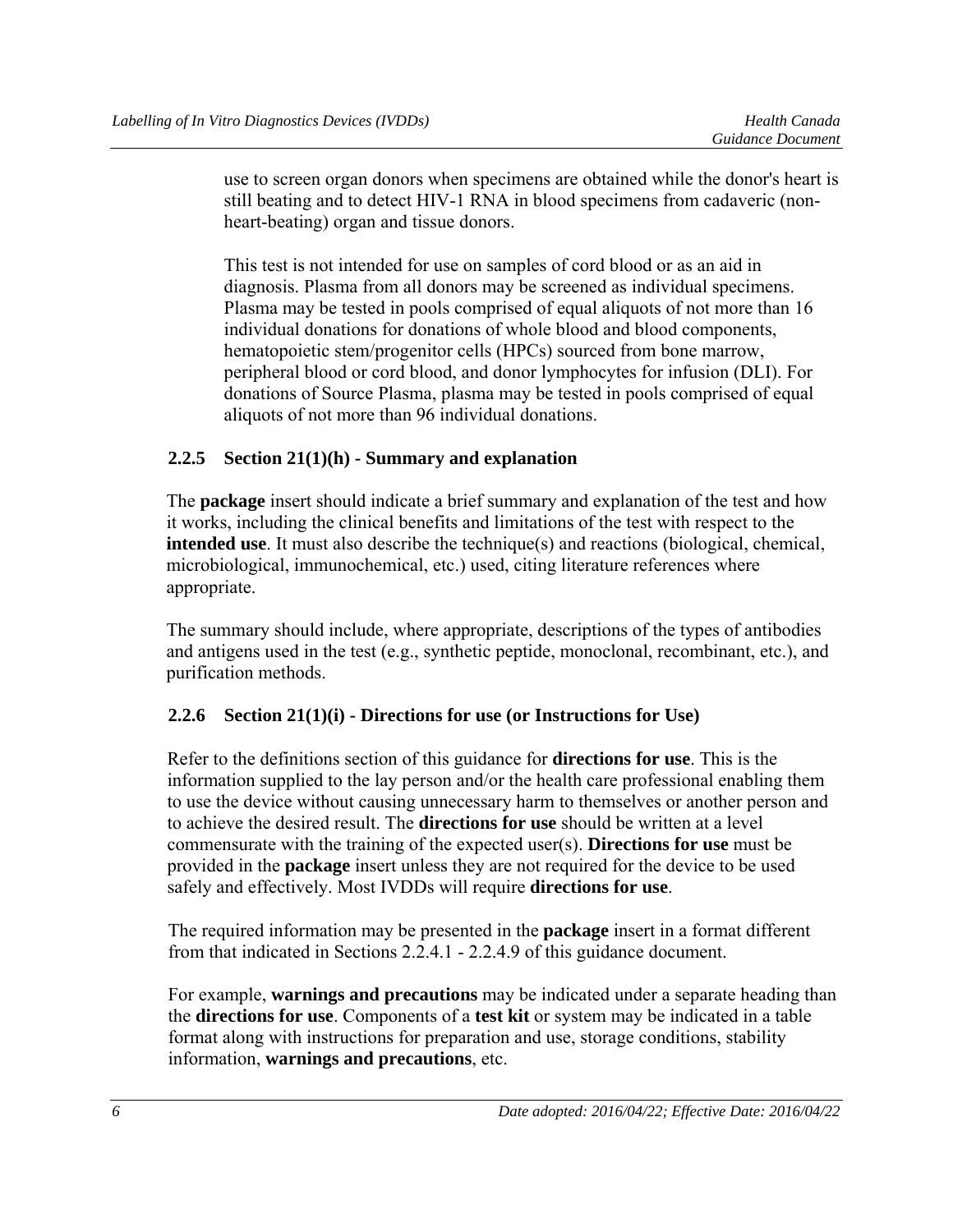#### *2.2.6.1 Components (for example, reagents, test strips, supplies, etc.)*

The **directions for use** should include a description of all the parts or components supplied in the **package** of the IVDD. This helps ensure that the user is aware of all the components of the device prior to use.

The description of a component should include the following:

- The name of the component;
- The contents in terms of quantity (e.g. number of vials, if applicable), mass and/or volume or concentration.
- For reagents, indicate the following:
	- o Quantity, proportion, concentration or activity of each reactive ingredient. For biologics, indicate the source and measure of activity;
	- o A statement indicating the presence of catalytic or non-reactive ingredients, such as buffers, preservatives or stabilizers, where this information is needed for the safe and effective use of the test;
	- o Specify the maximum number of tests that can be performed with stated contents;
	- o Complete directions for preparation (reconstitution, mixing, or dilution);
	- o Storage instructions for both opened and unopened reagents;
	- o Information regarding possible deterioration of the reagent, i.e. indicators of reagent, calibrator or quality control material deterioration, where applicable; and,
	- o Appropriate **warnings and precautions**.

The **directions for use** should also indicate any essential components and/or special equipment or instruments not provided with the IVDD. The description of these components should include details such as size, number, type, and quality.

Examples of essential components that may not be provided with an IVDD:

- incubators
- precision pipettes
- appropriate reaction vessels
- buffers
- $\bullet$  controls

For instruments such as microplate readers, indicate required specifications such as wavelength, band width, absorbance, precision, and filters.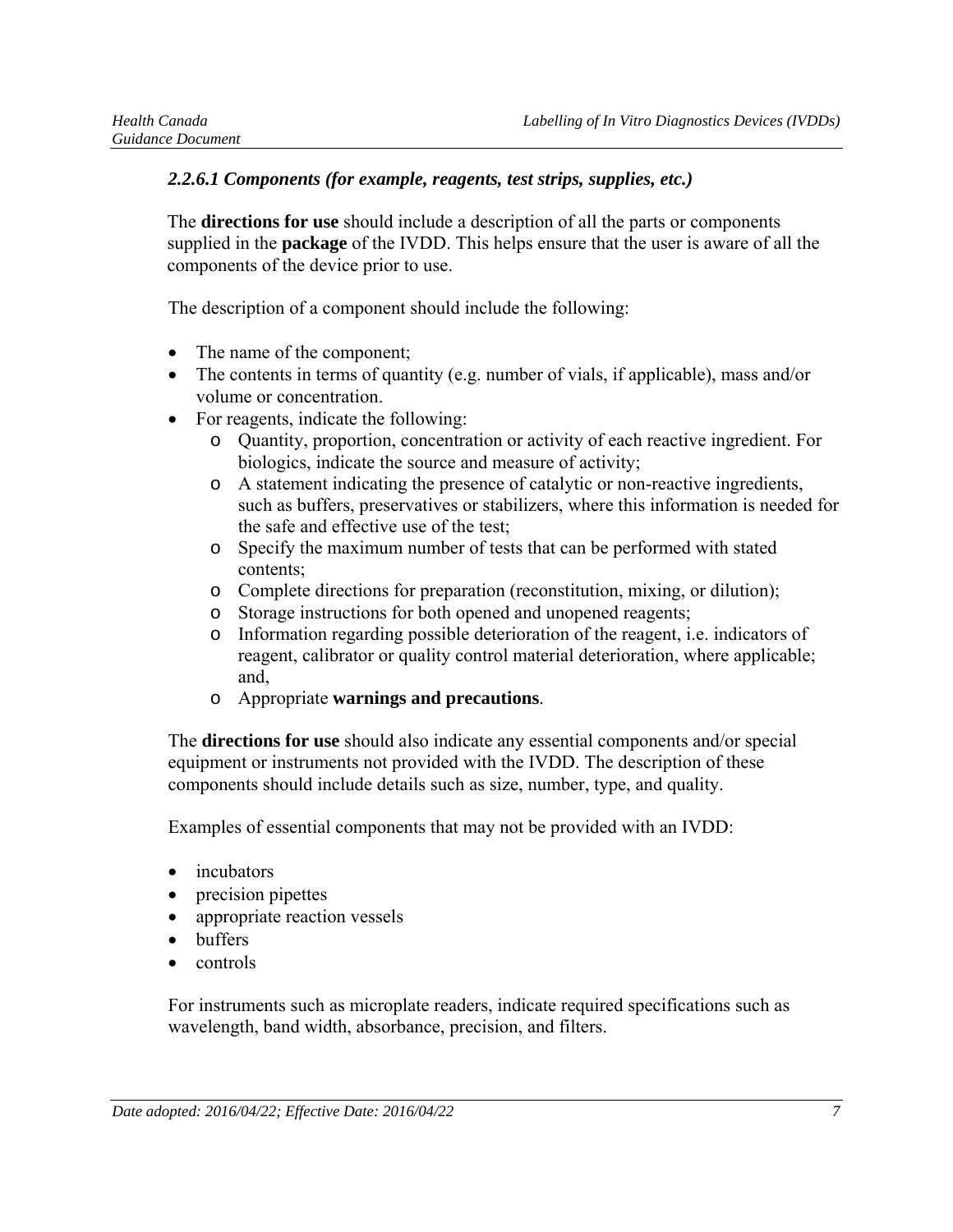The **directions for use** should also indicate any dedicated instruments, equipment, or software. Include the following:

- Name of the instrument.
- Model number(s)/version number(s).
- Brief description of use or function, performance characteristics/specifications, **warnings and precautions**, limitations, etc.
- Refer to the instrument manual, where appropriate, for a more detailed description of instrument procedures.

#### *2.2.6.2 Warnings and Precautionary Statements*

The **directions of use** should indicate appropriate **warnings** and precautionary statements for the safe and effective use of the IVDD. **Warnings** alert the user to potential serious adverse reactions, performance issues, and safety hazards that can occur with the proper use, or misuse, of an IVDD. **Precautions** alert the user to the special care or procedures necessary for the safe and effective use of the IVDD. The use of international symbols and signal words such as "warning" and "caution" are effective in alerting the user to a hazard.

For all classes of IVDDs, indicate the statement:

#### **For** *in vitro* **diagnostic use**.

IVDDs containing material of human or animal origin are required to have a statement to the effect:

> **CAUTION: the device contains material of human or animal origin and may transmit infectious agents and should be handled with extreme caution. No known test method can offer complete assurance that products derived from human sources will not transmit infectious agents.**

For IVDDs containing potentially infectious agents, indicate whether any reagents have been inactivated and provide a description of how they were inactivated, what tests were performed, and results obtained for HCV, HBV, HTLV and HIV.

Section 21(1)(f) the Regulations requires the word "Sterile", if the **manufacturer** intends the device or components to be sold in a sterile condition.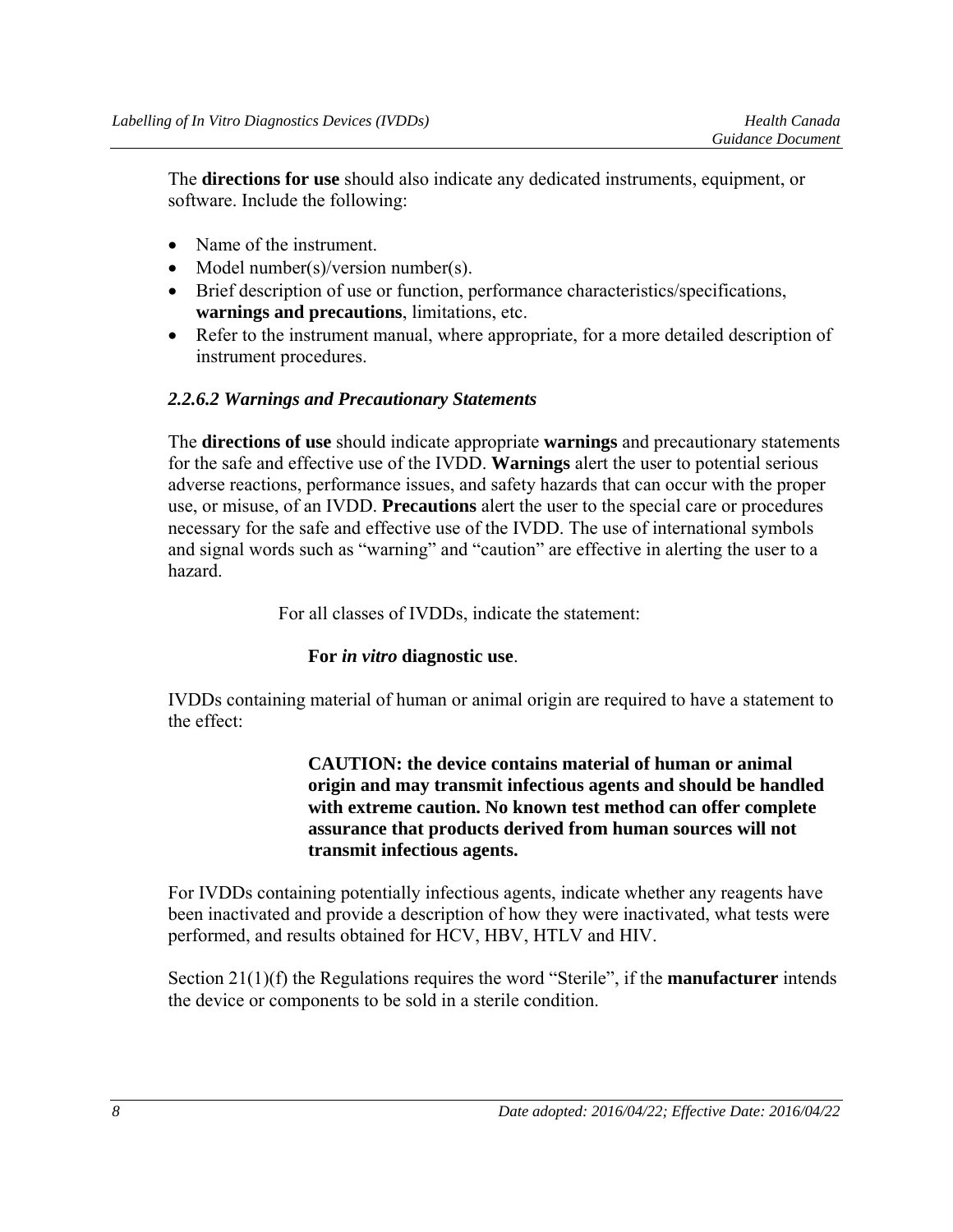Examples of appropriate **warnings and precautions** include:

- Do not pipette by mouth.
- Do not smoke, drink, or eat in areas where specimens or kit reagents are being handled.
- Wear protective clothing and disposable gloves while handling the kit reagents.
- Wash hands thoroughly after performing the test.
- Use in ventilated area.
- Avoid contact with eyes; use safety glasses; in case of contact, flush with water immediately and contact a doctor.
- Avoid contact with skin; use gloves; in case of contact with skin, flush immediately and thoroughly with water.
- Handle DMSO containing reagents with care, since DMSO is readily absorbed through the skin.
- For acids, include appropriate warnings for spills such as "wipe up spills immediately and flush with water" and "should the reagent contact eyes or skin, flush with copious amounts of water and consult a physician".
- For biological spills, indicate appropriate disinfectants and disinfection procedure.
- Dispose of all specimens and components of the kit as potentially infectious agents.
- Do not use the kit or any kit component past the indicated expiry date.
- Do not use any other reagents from different lots in this test, unless the reagent is designated to be used with other lots of the same kit.
- Do not use any reagent in other test kits, unless the reagent is designated to be used with other kits.
- Avoid microbial contamination of reagents.
- Bring all reagents or components to room temperature before use.
- For manual pipetting of samples and controls, use individual pipette tips to eliminate carryover.

### *2.2.6.3 Specimen collection and handling*

For IVDDs which are used to collect and handle specimens, the **directions for use** should indicate the following:

- A description of the specimen.
- The criteria for acceptance or rejection of samples.
- Information on patient preparation, **precautions** and procedure for specimen collection (e.g., removal of particulate matter by centrifugation, etc.).
- The additives and preservatives to be added to the specimen, to preserve the integrity of the specimen.
- Appropriate storage and handling requirements and any known interferences.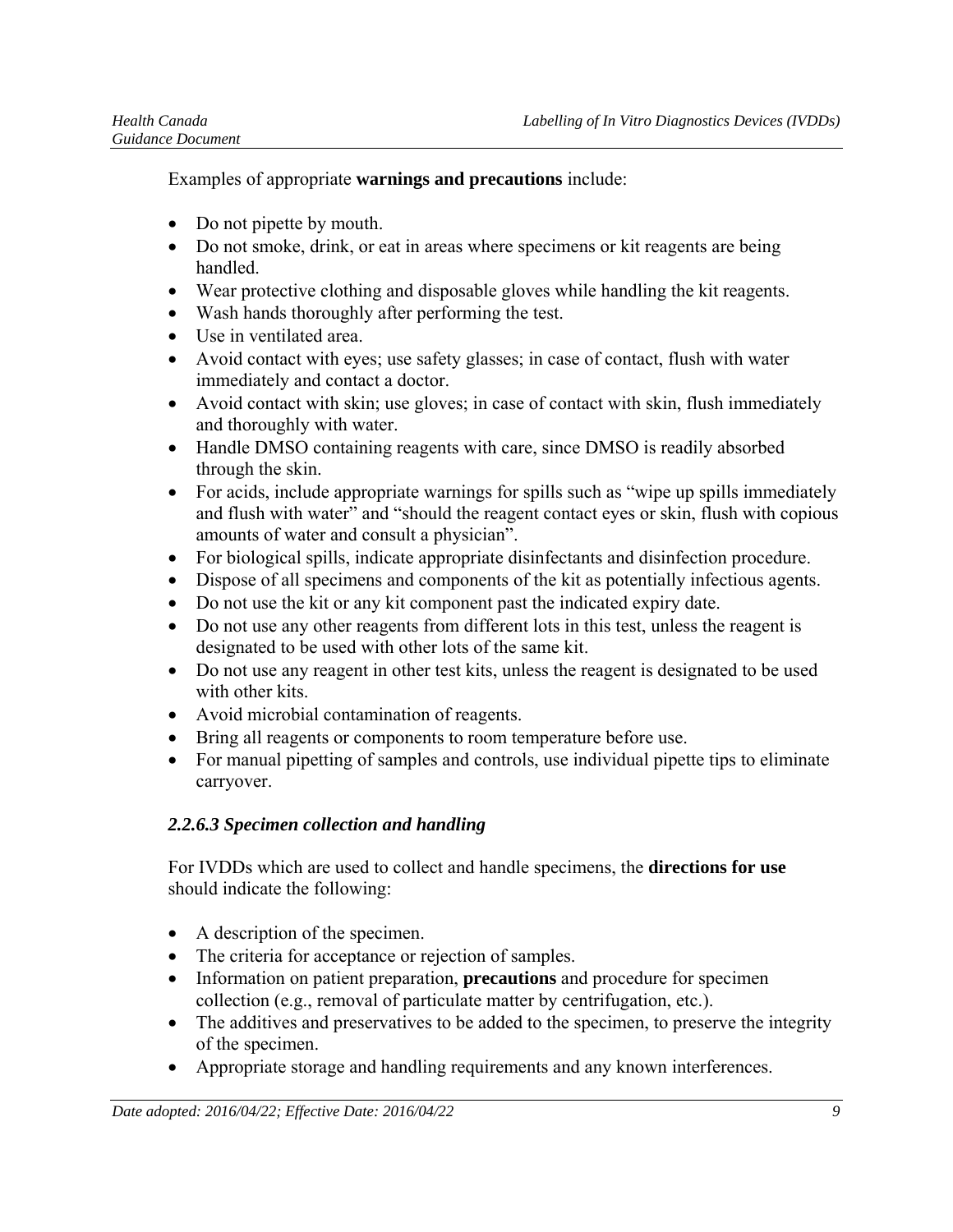#### *2.2.6.4 Test Procedure*

For a test method the **directions for use** should provide complete information relevant to the safe and effective use of the IVDD. The following information should be included:

- a description of the required amounts of reagents, samples, and controls; incubation schedules, temperature, wavelengths used for measurement, and other relevant parameters and environmental conditions under which the device is to be used;
- information on sample collection and handling;
- expected performance/ turnaround time;
- calibration where applicable;
- the acceptable time period for reading of final test results, where appropriate.
- the quality control procedures and materials are required where applicable:
	- these instructions should indicate whether positive and negative controls are required and what are considered to be satisfactory limits of performance; and,
- for individual reagents:
	- the complete instructions for preparing dilutions or mixing of individual reagents, unless provided in an alternate section of the **package** insert; and,
	- the test volumes and **directions for use**, unless provided in an alternate section of the **package** insert.

#### *2.2.6.5 Results*

The **directions for use** should indicate the step-by-step procedure for calculating the value of the test sample, including appropriate formulae, definition of each component of the formula and a sample calculation.

#### *2.2.6.6 Interpretation of results*

The **directions for use** must indicate the criteria for acceptance or rejection and whether further testing is required if a particular result is obtained. For example, indicating the requirements for duplicate tests if an initial test is reactive.

The **directions for use** should also indicate the significance of the test results obtained. A test intended to provide either positive or negative results should include information as to what degree a negative test does, or does not, exclude the possibility of exposure to, or infection with, the organism. A positive or negative result must be clearly defined with cut off levels where appropriate.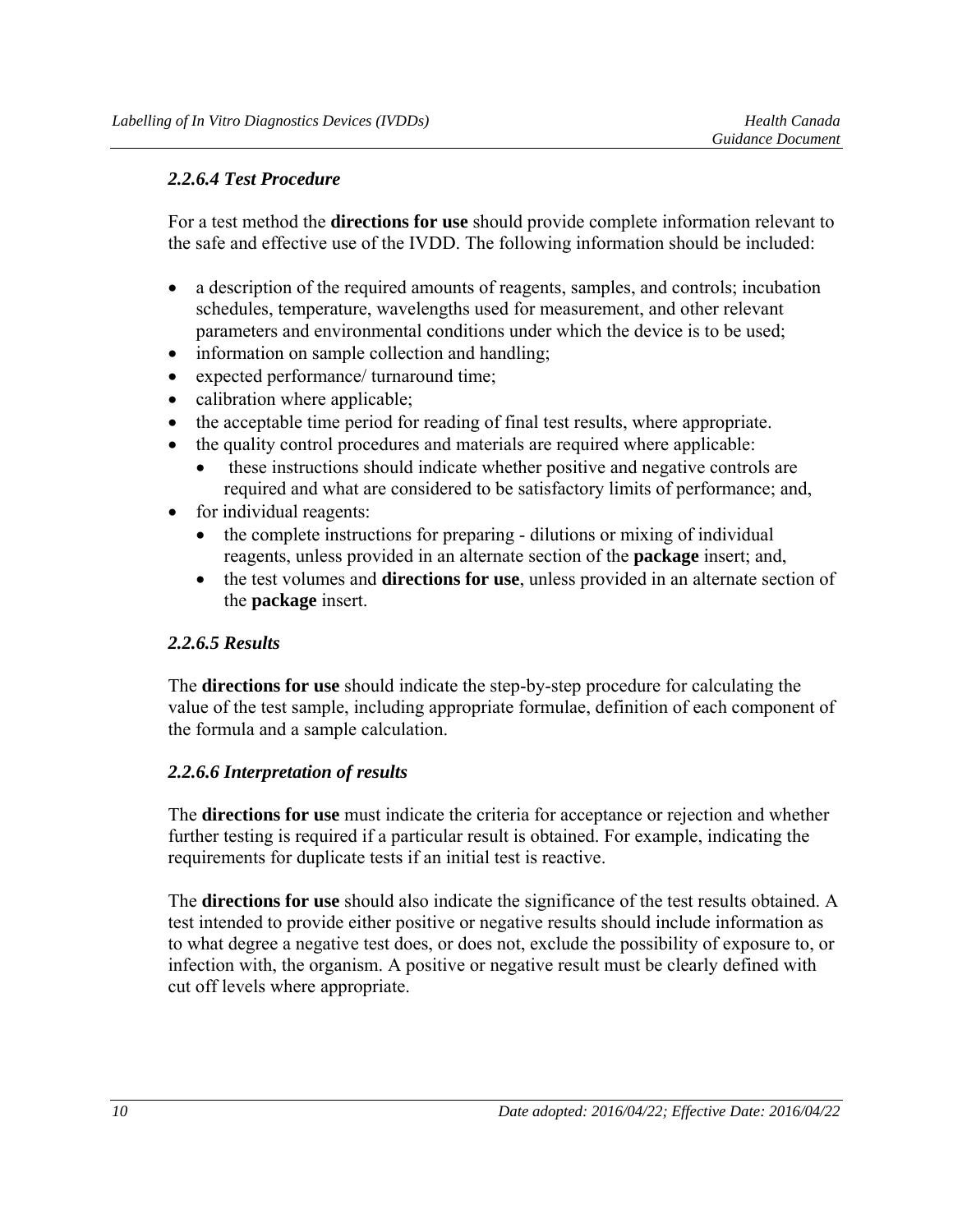If the test requires the interpretation of "visual" results, e.g. colorimetric reactions, a clear description of the criteria must be provided and a high quality photographic representation or reproduction of results should be included.

### *2.2.6.7 Limitations*

The **directions for use** must indicate test limitations and all known **contraindications**, if not stated in a previous section of the **package** insert, with references if appropriate. This section may include:

- the qualifications of personnel performing the test and/or interpreting test results;
- an indication that results should only be used in conjunction with other clinical and laboratory data;
- various patient and clinical factors that may affect marker levels; and,
- any known interfering substances and factors that should be considered when interpreting test results.

### *2.2.6.8 Expected values*

The **directions for use** must indicate the range of expected values based on studies of test results from various populations; indicate how the range was established; and clearly identify the populations which were used for the testing. Literature references should be included where appropriate.

### *2.2.6.9 Disposal*

The **directions for use** must indicate the appropriate decontamination and disposal procedures of used or expired kits and/or reagents**.** Disposal of all specimens and kit components must comply with all applicable waste disposal requirements.

**Note**: Decontamination and disposal information may also be provided in the "**Warnings and Precautions**" section of the **package** insert.

### *2.2.6.10 Cleaning and Disinfection*

When applicable, the **directions for use** must include cleaning and disinfection steps in sufficient detail to ensure the user understands why the steps are needed and how to perform the procedure effectively. The instructions must include the recommended frequency of cleaning and/or disinfection, the specific recommended cleaning agent and disinfectant, parts of device to be cleaned or disinfected and exposure time.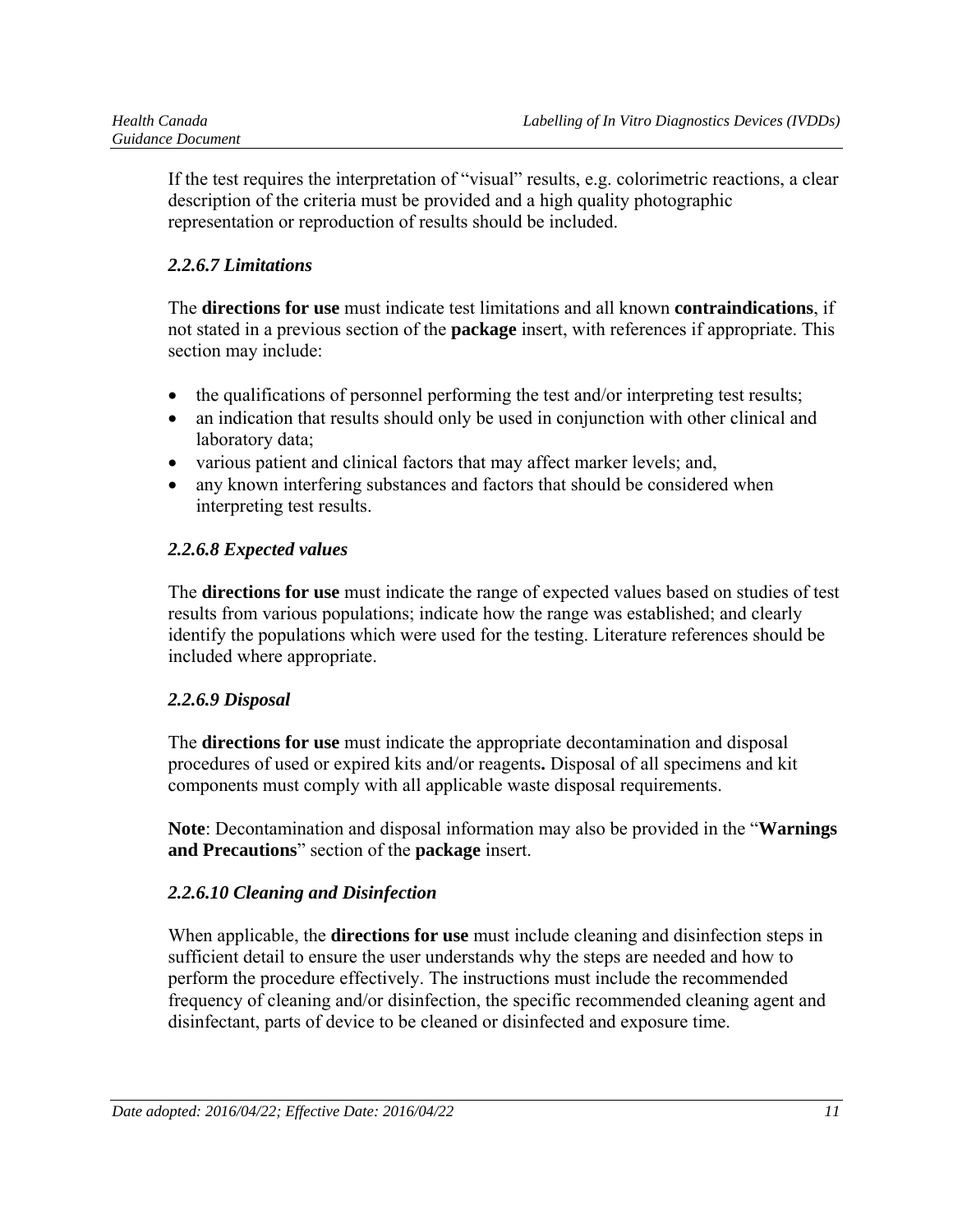#### **2.2.7 Section 21(1)(h) - Performance characteristics**

The performance characteristics section must include a summary of data from analytical and clinical evidence upon which the performance of the test is based. Performance characteristics such as diagnostic sensitivity, diagnostic specificity, predictive values, accuracy, reproducibility, repeatability, stability, limits of detection and measurement range, earliest clinical detection in comparison with tests of reference, etc. are required. Performance characteristics should indicate 95% confidence intervals where appropriate.

### **2.2.8 Section 21(1)(j) - Storage instructions**

The **package** insert must indicate the storage conditions necessary to ensure the stability of the product in the unopened state for both device and individual reagents. Recommended environmental conditions as they relate to temperature intervals, light, or humidity should be stated. The user must be provided with this information in order to decide if such storage conditions are accessible or within their means.

Examples of appropriate statements are:

- $2^{\circ}$  C to  $8^{\circ}$  C
- $2-8^\circ$  C
- $-20^{\circ}$ C or below
- $\rm <$  -20 $\rm ^{o}$  C
- protect from freezing
- do not freeze
- store in the dark
- store desiccated

The **package** insert should also indicate storage conditions as outlined above for opened, on-board or reconstituted/mixed reagents.

#### **2.2.9 Date of issue and version number**

The date of issue of **directions for use** or of any revision should be indicated. A version number should be provided.

### **2.2.10 Bibliography**

The bibliography should include pertinent up-to date references for information cited in the text and any other references related to the subject matter.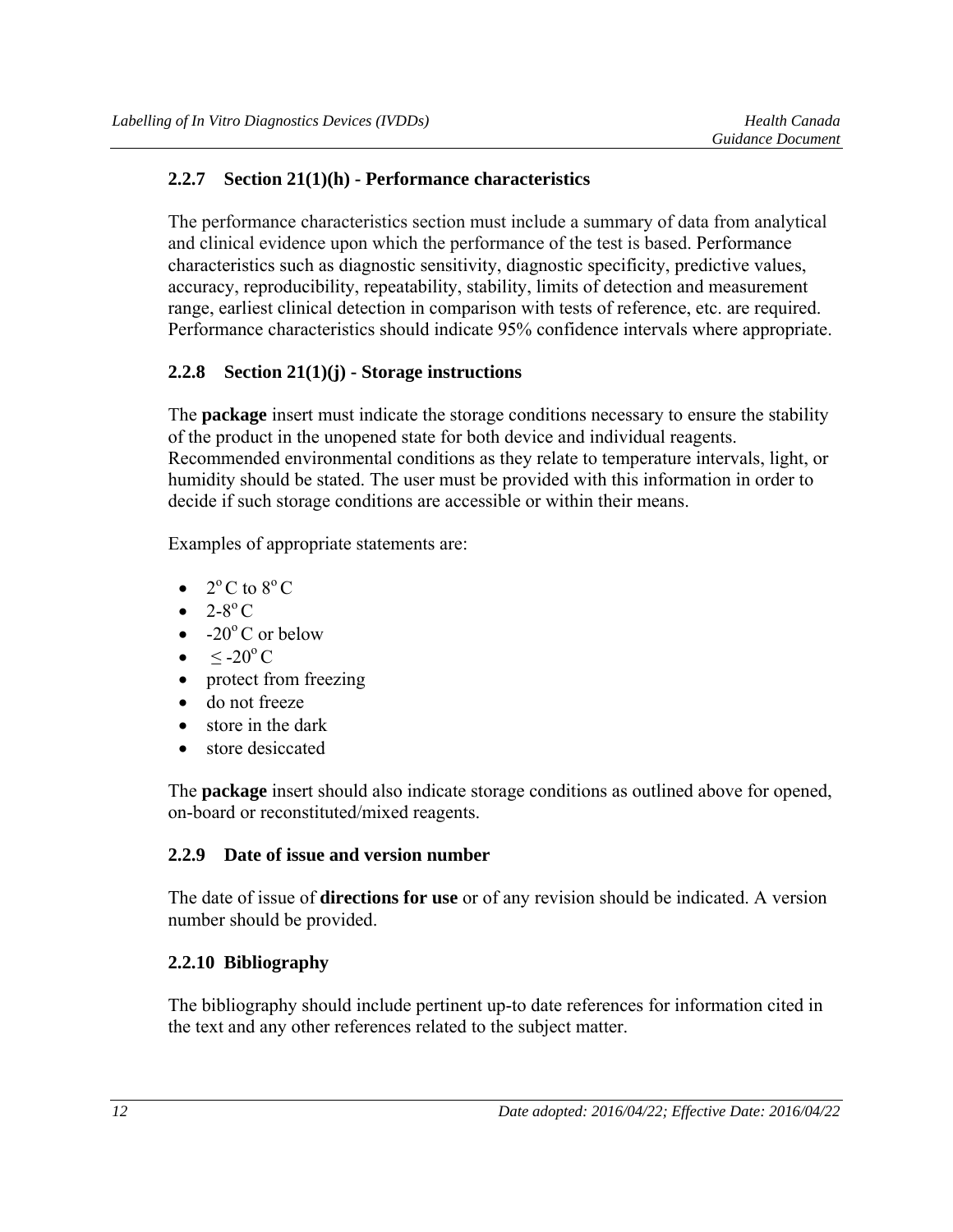#### **2.3 Outer Container Label Requirements**

The **manufacturer** should refer to Section 2.2 - Requirement for a Package Insert of this guideline for a complete description of the abbreviated requirements indicated below.

### **2.3.1 Section 21(1)(a) - Name of the IVDD**

The name of the IVDD must be included on the **outer container**.

### **2.3.2 Section 21(1)(b) - Name and address of the manufacturer**

The name and address of the **manufacturer** must be included on the **outer container**.

### **2.3.3 Section 21(1)(c) - Identifier**

The **identifier** or catalogue number of the IVDD must be included on the **outer container**.

### **2.3.4 Section 21(1)(d) - Lot or Batch Number**

The **lot number** is required for IVDDs, in order to determine the complete manufacturing history of the product. It is standard convention for most IVDD kits or kit components to indicate a **lot number**.

If it is a multiple unit product, the **lot number** should permit tracing the identity of the individual units.

### **2.3.5 Section 21(1)(e) - Contents**

If the contents are not readily apparent, the **outer container** should include a list of the container's contents including quantities, volumes, and number of tests. If more than a single determination may be performed using the product, any statement of the number of tests must be consistent with instructions for use and amount of material provided. The information will also allow the user to select a size suitable for their purposes. Units should be expressed in metric or SI Units (International System of Units).

### **2.3.6 Section 21(1)(g) - Expiration date**

The expiration date is based upon the component of the IVDD having the shortest projected useful life. The expiration date must be based on the results of studies which demonstrate that the device will perform as intended and will meet its specifications until that date. The date should be expressed in the internationally accepted format (ISO 8601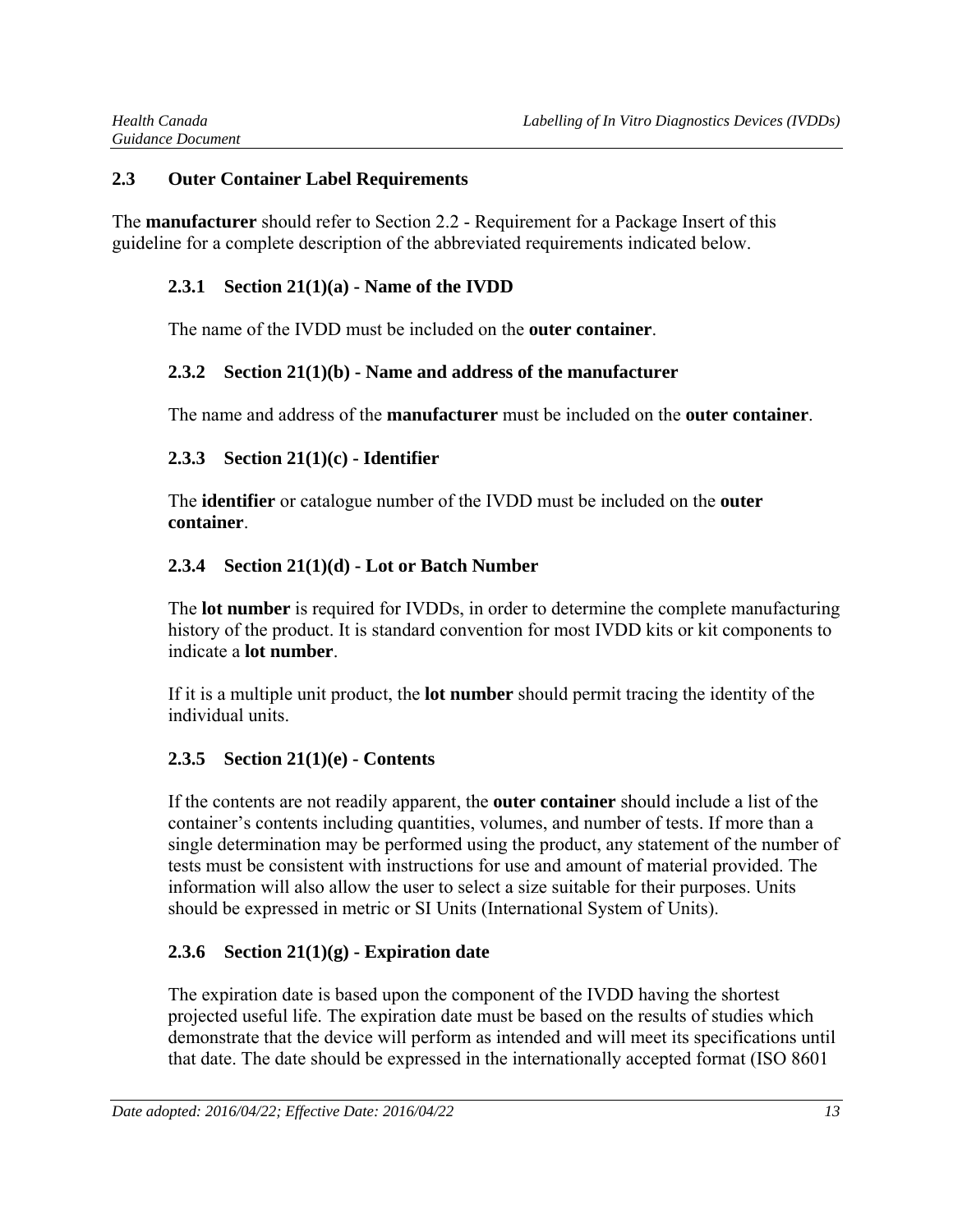Data Elements and Interchange Formats-Information Exchange-Representation of Dates and Times): year (in four digits), month (in two digits), and day (in two digits). The separator for the three portions of the date should be a hyphen (-).

Expiration dates are required for the unopened IVDD or its components (e.g., reagents, calibrators, and quality control materials) and for the opened IVDD or its components if different from the unopened IVDD.

#### **2.3.7 Section 21(1)(h) - Intended use**

An abbreviated **intended use** statement is appropriate, for example:

#### **A qualitative test for the detection of antibodies to Human Immunodeficiency Virus Types I and II (HIV-1/HIV-2) in human serum or plasma. Not for donor screening**.

**Note**: Class IV IVDDs not intended for donor screening must indicate "**Not for donor screening**" on the immediate container label and package insert.

#### **2.3.8 Section 21(1)(i) - Warnings and precautions**

**Warnings** or **precautions** for users appropriate to the IVDD, including the statement **"For In Vitro Diagnostic Use"** for all IVDDs, and **"Sterile"**, if the **manufacturer**  intends the kit to be sold in a sterile condition.

For IVDDs containing potentially infectious agents, whether inactivated or not, indicate a statement to the effect:

#### **Handle all the reagents as though capable of transmitting infection**.

#### **2.3.9 Section 21(1)(j) - Storage and handling instructions**

The **outer container** must include storage and handling instructions, including any special storage conditions applicable to the IVDD.

#### **2.3.10 Specific operating instructions**

The specific operating instructions should be included on the **outer container** where applicable.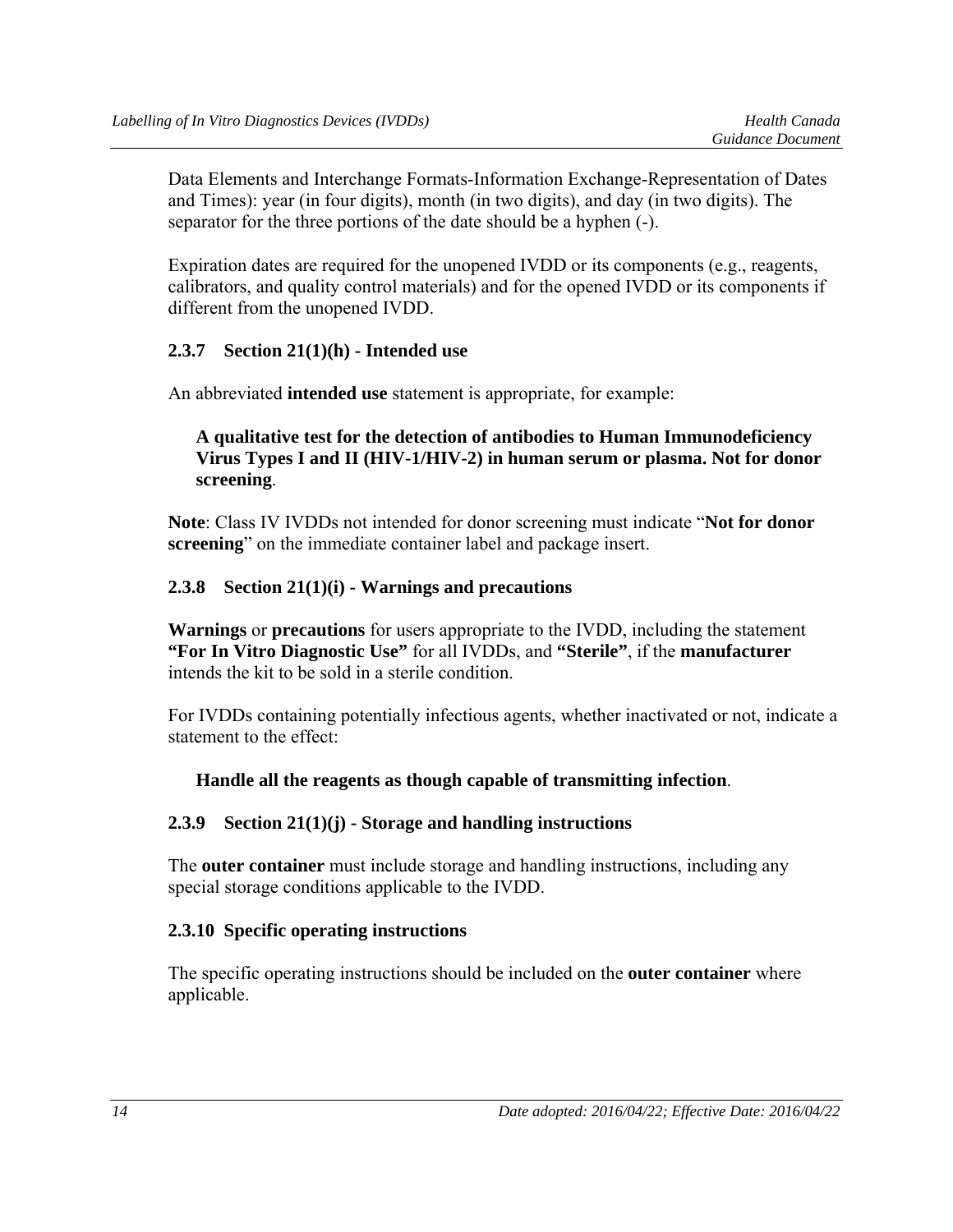### **2.4 Immediate Container Label Requirements**

If the **immediate container** is the **outer container** (i.e. the **immediate container** is the packaging used at the point-of-sale) refer to Section 2.3 - Outer Container Label Requirements. The **manufacturer** should refer to Section 2.2 - Requirements for Package Insert for a complete description of the abbreviated requirements indicated below.

### **2.4.1 Section 21(1)(a) - Name of the IVDD and component(s)**

For components to be used within a single kit indicate the name of the component and the name of the IVDD. For a multipurpose component which can be used with a number of kits, the name of the component should be sufficient.

### **2.4.2 Section 21(1)(b) - Name and address of the manufacturer**

The name and address of the **manufacturer** is required on the **immediate container label**.

### **2.4.3 Section 21(1)(c) - Identifier**

The **identifier** or catalogue number of the device and components, where applicable.

# **2.4.4 Section 21(1)(d) - Lot or batch number**

The lot number is required in order to determine the complete manufacturing history of the product. It is standard convention for most IVDD reagents and **test kits** to indicate a lot number.

# **2.4.5 Section 21(1)(g) - Expiration date**

Expiration date is based on the stability of the individual component in both its unopened and opened state.

### **2.4.6 Section 21(1)(i) - Contents**

Quantity, proportion or concentration of each reactive ingredient; and for a reagent derived from a biological material, the source and a measure of its activity.

If more than a single determination may be performed using the product, any statement of the number of tests should be consistent with instructions for use and amount of material provided.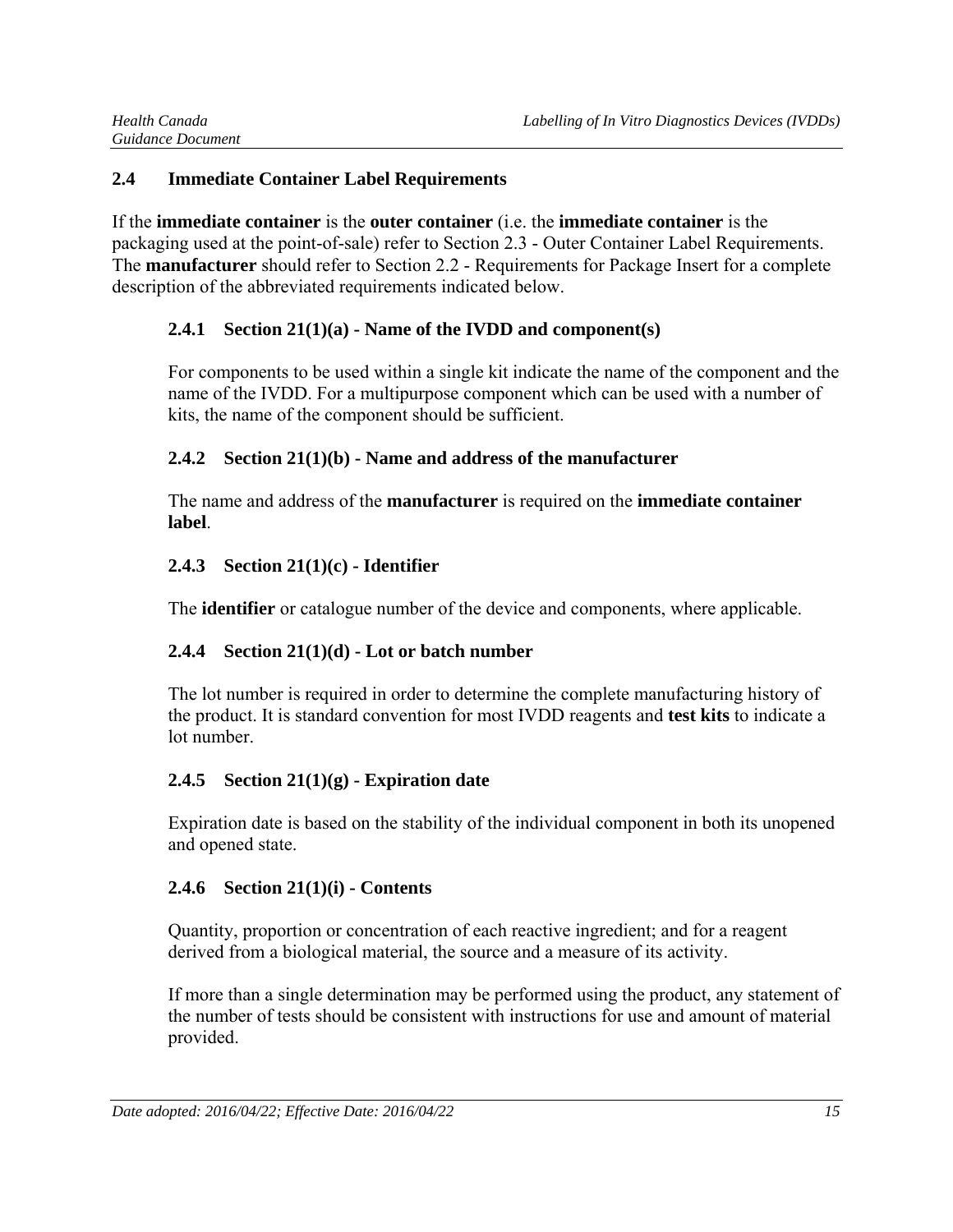#### **2.4.7 Section 21(1)(i) - Warnings and precautions**

Indicate **warnings and precautions** appropriate to the component, including the statement **"For In Vitro Diagnostic Use"** for all reagents, and **"Sterile"**, if the **manufacturer** intends the reagent to be sold in a sterile condition.

For reagents containing potentially infectious agents, whether inactivated or not, indicate a statement to the effect:

#### **Handle the reagent as though capable of transmitting infection**.

#### **2.4.8 Section 21(1)(j) - Storage and handling instructions**

The storage and handling instructions should be adequate enough to ensure the stability of the product. Where applicable, include information such as conditions of temperature, light, humidity, and other pertinent factors.

For products requiring further manipulation, such as reconstitution and/or mixing before use and with storage in the original bottle, appropriate storage instructions should be provided for the reconstituted or mixed product.

### **3 LABELLING INFORMATION FOR IVDDS AS REQUIRED BY SECTION 21(2)**

The information must be presented in a legible, prominent, and permanent (at a minimum the lifetime of the device) manner. The **label** information must be presented in a format most likely to be understood by the intended user.

#### **3.1 Section 21(2) as it pertains to the electronic labelling (e-labelling)**

As it pertains to the electronic labelling (e-labelling) of certain medical devices not sold to the general public Health Canada considers e-labelling to refer to the information required by section 21(1) of the Regulations that would ordinarily be found in the **directions for use**. The **directions for use** may include an operator's manual or user's manual.

For devices that are not sold to the general public, this information may be provided as downloadable from the internet and/ or on electronic data storage devices (e.g., compact disc, digital video disc, or USB flash drive). The electronic **label** or internet web address must accompany the device at the time of sale and/or delivery and be displayed in a manner that alerts the user to its purpose. The information provided electronically should be easily navigable. **Manufacturers** should ensure that the electronic **label** is identical in content to the paper format (where applicable).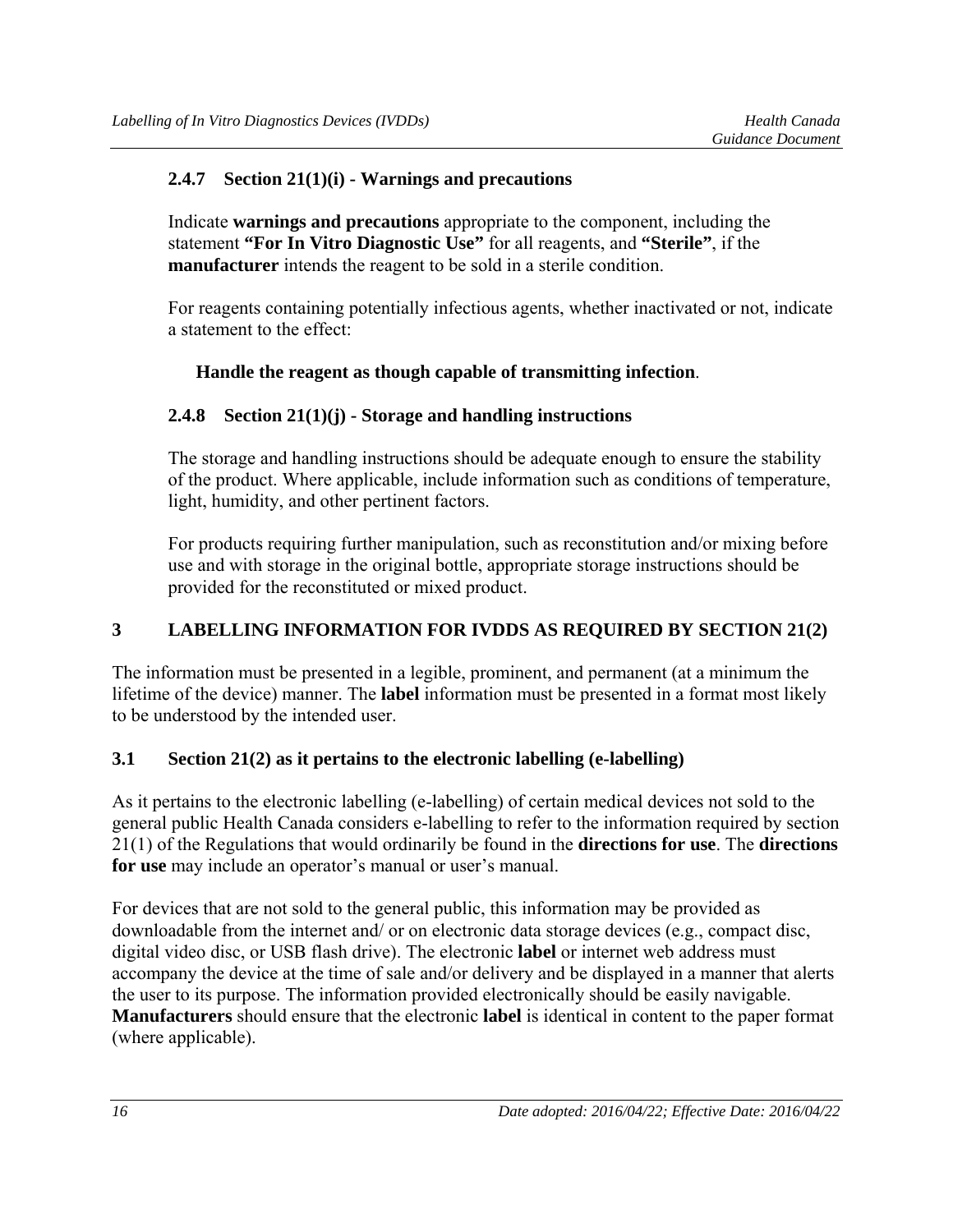#### **3.2 Use of symbols on small containers**

Health Canada recognizes the use of symbols can facilitate the inclusion of all relevant information on labels that due to their size cannot accommodate the full text. The use of internationally recognized symbols is acceptable as long as a glossary of terms associated with the symbols is provided with the accompanying labelling (e.g. **package** insert or **directions for use**) to explain the meaning of these symbols**.** 

### **4 LABELLING FOR IVDDS CONTAINING EXPLOSIVE OR CORROSIVE MATERIALS OR COMPONENTS**

In addition to the requirements referred to in Section 21 of the Regulations, an IVDD containing explosive or corrosive material or components is required to have the following information on the **label**:

- the identity of the material or the components;
- the nature of the potential hazard; and,
- the **precautions** that should be taken during handling, storage or disposal of the device in order to avoid an explosion or hazard to the operator or patient.

### **5 SPECIAL CONSIDERATIONS FOR BLOOD GLUCOSE MONITORING SYSTEMS**

A blood glucose monitoring system may consist of a blood glucose meter, lancing device, controls and test strips. Additional information on the requirements for these products may be found in the Health Canada document *Notice: New Requirements for Medical Device Licence Applications for Lancing Devices and Blood Glucose Monitoring Systems.* The following requirements for the labelling of these products ensure the safety of the end user.

The following information must be included in **the intended use section** of the **package** insert:

- If applicable, alternate sites that may be used
- If the meter is to be used for multiple users or a single user
- Not for the diagnosis of diabetes.
- If it is intended for testing neonate samples or not.
- If the meter is to be used for self-testing and for professional use on a single patient the **intended use** must indicate this.

The **package** insert must include specific cleaning and disinfection instructions for the meter and where applicable for the lancing device.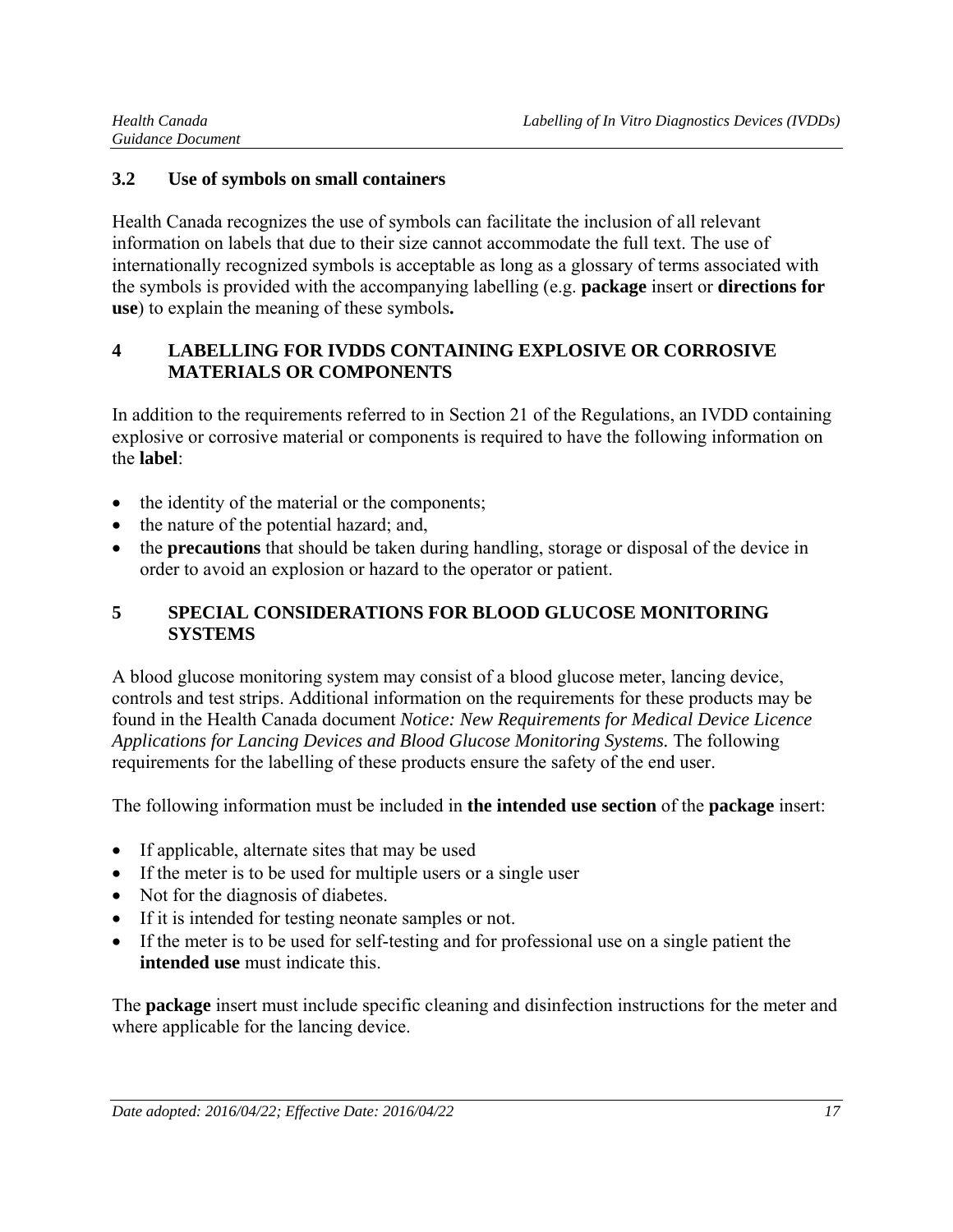If the blood glucose meter system is for multiple patients use, the labelling must state to clean and disinfect the meter between patients, to change gloves between patients and to only use autodisabling single use lancing devices.

The following **warnings and cautions** should be included on the **label**:

- Lancing devices to be used multiple times must have a clear **warning** that they are for single patient use and are not to be shared.
- If meter may be used by multiple users and a single user, separate catalogue numbers, distinct device names, and labelling materials must be provided for each of the meter systems

Finally, the Quick Reference Guide, if provided, must refer to the user manual for complete instructions.

### **6 LABELLING INFORMATION FOR IVDDS AS REQUIRED BY SECTION 23**

Section 23 of the Regulations reflects the need to accommodate the two official languages set out in the *Official Languages Act* and ensures that devices sold in Canada are labelled in both official languages where it is reasonable and prudent to do so.

As a minimum, the device must be labelled in either English or French in addition to which other languages are permitted. Section 23(2) recognizes that it may not be economically reasonable or necessary to supply the **directions for use** in both official languages at the time and point of sale for every device. It should be noted that the **directions for use** must be readily available in the other official language at the request of the purchaser.

Devices sold to the general public at a self-service display are a special case. Self-service implies the absence of a "learned intermediary" such as a health care professional, to assist the user in the safe and effective use of the device. Self-service also implies sale in a variety of ways, for example, by catalogue mail order and via the Internet. In such cases, the **directions for use** must be supplied in both official languages at the time of purchase.

### **7 BIBLIOGRAPHY**

Food and Drugs Act. R.S. c. F-27, S.1.

Medical Devices Regulations, Chapter 871

21 CFR Food and Drugs Parts 800 to 1299.

Guidance for the Labelling of Medical Devices: Sections 21 to 23 of the Medical Devices Regulations.